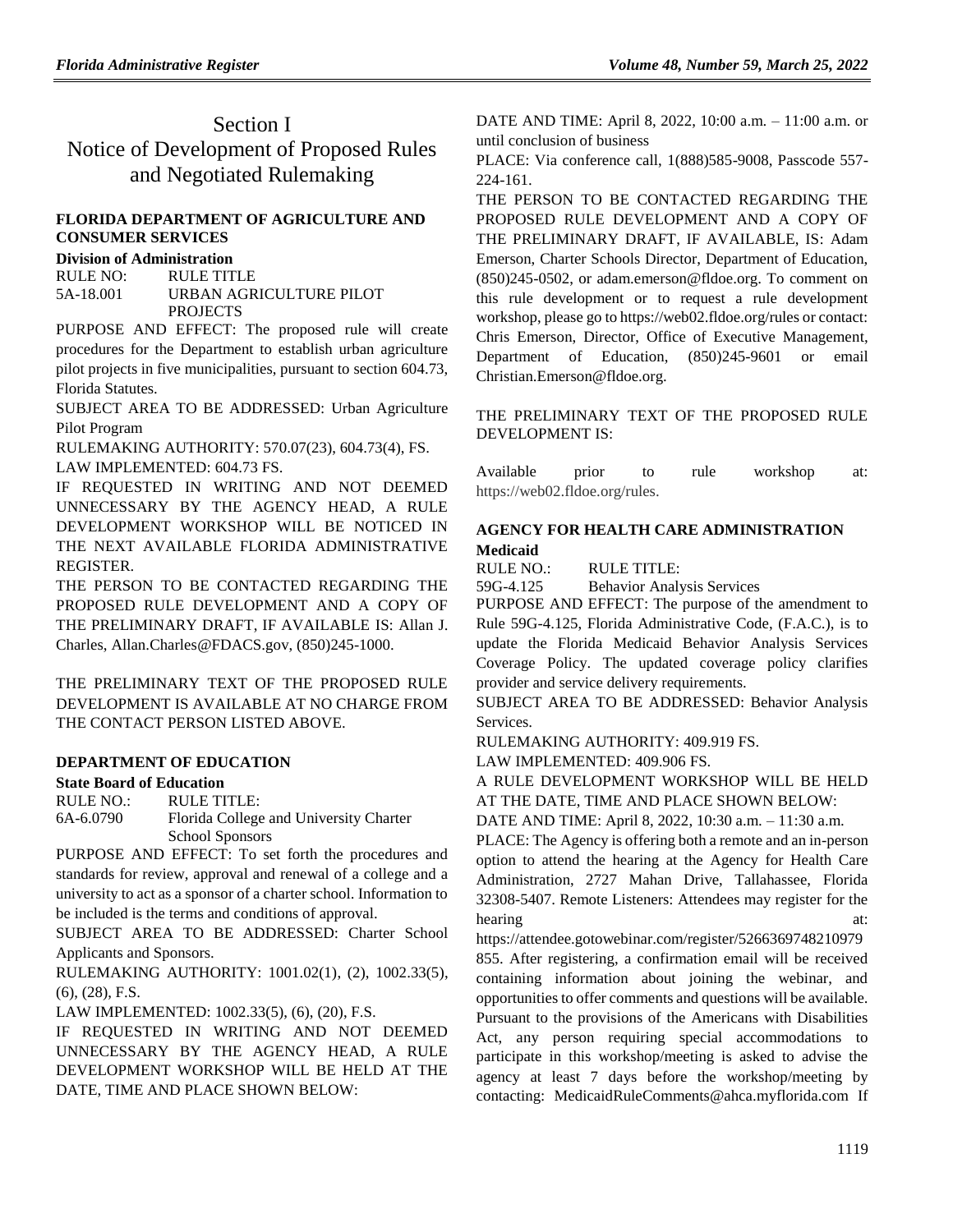you are hearing or speech impaired, please contact the agency using the Florida Relay Service, 1(800)955-8771 (TDD) or 1(800)955-8770 (Voice).

THE PERSON TO BE CONTACTED REGARDING THE PROPOSED RULE DEVELOPMENT AND A COPY OF THE PRELIMINARY DRAFT, IF AVAILABLE, IS: MedicaidRuleComments@ahca.myflorida.com

#### THE PRELIMINARY TEXT OF THE PROPOSED RULE DEVELOPMENT IS:

59G-4.125 Behavior Analysis Services.

(1) This rule applies to all providers rendering Florida Medicaid behavior analysis services to recipients.

(2) All providers must be in compliance with the provisions of the Florida Medicaid Behavior Analysis Services Coverage Policy, **October 2017**, incorporated by reference. The policy is available on the Agency for Health Care Administration's website at [http://ahca.myflorida.com/Medicaid/review/index.shtml,](http://ahca.myflorida.com/Medicaid/review/index.shtml) and at [https://www.flrules.org/Gateway/reference.asp?No=Ref-](https://www.flrules.org/Gateway/reference.asp?No=Ref-______08679) [\\_\\_\\_\\_\\_\\_08679.](https://www.flrules.org/Gateway/reference.asp?No=Ref-______08679)

(3) This rule is in effect for 5 years from its effective date. Rulemaking Authority 409.919 FS. Law Implemented 409.906 FS. History–New 2-19-17, Amended 10-29-17,

#### **[DEPARTMENT OF BUSINESS AND PROFESSIONAL](https://www.flrules.org/gateway/department.asp?id=61)  [REGULATION](https://www.flrules.org/gateway/department.asp?id=61)**

**[Construction Industry Licensing Board](https://www.flrules.org/gateway/organization.asp?id=274)**

RULE NO.: RULE TITLE:

[61G4-18.001](https://www.flrules.org/gateway/ruleNo.asp?id=61G4-18.001) Continuing Education Requirements for Certificateholders and Registrants

PURPOSE AND EFFECT: The purpose of development is to open the rule to review, update and remove old text.

SUBJECT AREA TO BE ADDRESSED: Review rule for possible changes.

RULEMAKING AUTHORITY: [455.213\(6\),](https://www.flrules.org/gateway/statute.asp?id=455.213(6)) [455.2177,](https://www.flrules.org/gateway/statute.asp?id=%20455.2177) [455.2178,](https://www.flrules.org/gateway/statute.asp?id=%20455.2178) [455.2179,](https://www.flrules.org/gateway/statute.asp?id=%20455.2179) [489.108,](https://www.flrules.org/gateway/statute.asp?id=%20489.108) [489.115 FS.](https://www.flrules.org/gateway/statute.asp?id=%20489.115%20FS.)

LAW IMPLEMENTED: [455.2123,](https://www.flrules.org/gateway/statute.asp?id=455.2123) [455.213\(6\),](https://www.flrules.org/gateway/statute.asp?id=%20455.213(6)) [455.2177,](https://www.flrules.org/gateway/statute.asp?id=%20455.2177) [455.2178,](https://www.flrules.org/gateway/statute.asp?id=%20455.2178) [455.2179,](https://www.flrules.org/gateway/statute.asp?id=%20455.2179) [455.271\(6\),](https://www.flrules.org/gateway/statute.asp?id=%20455.271(6)) [489.115,](https://www.flrules.org/gateway/statute.asp?id=%20489.115) [489.116 FS.](https://www.flrules.org/gateway/statute.asp?id=%20489.116%20FS.)

IF REQUESTED IN WRITING AND NOT DEEMED UNNECESSARY BY THE AGENCY HEAD, A RULE DEVELOPMENT WORKSHOP WILL BE NOTICED IN THE NEXT AVAILABLE FLORIDA ADMINISTRATIVE REGISTER.

THE PERSON TO BE CONTACTED REGARDING THE PROPOSED RULE DEVELOPMENT AND A COPY OF THE PRELIMINARY DRAFT, IF AVAILABLE, IS: Donald Shaw, Executive Director, Construction Industry Licensing Board, 2601 Blair Stone Road, Tallahassee, Florida 32399- 1039, or telephone: (850)487-1395, or by electronic mail to Donald.Shaw@myfloridalicense.com

THE PRELIMINARY TEXT OF THE PROPOSED RULE DEVELOPMENT IS AVAILABLE AT NO CHARGE FROM THE CONTACT PERSON LISTED ABOVE.

# Section II Proposed Rules

### **[DEPARTMENT OF HEALTH](https://www.flrules.org/gateway/department.asp?id=64)**

**[Board of Psychology](https://www.flrules.org/gateway/organization.asp?id=310)**

RULE NO.: RULE TITLE:

[64B19-18.004](https://www.flrules.org/gateway/ruleNo.asp?id=64B19-18.004) Use of Test Instruments

PURPOSE AND EFFECT: The Board proposes a rule amendment to clearly allow for the administration of test instruments by licensed psychologists via synchronous online video communication technology rather than the traditional face-to-face requirement for test administration.

SUMMARY: The proposed rule amendment clearly allows and adopts standards for the administration of test instruments via synchronous online video communication technology by licensed psychologists.

### SUMMARY OF STATEMENT OF ESTIMATED REGULATORY COSTS AND LEGISLATIVE RATIFICATION:

The Agency has determined that this will not have an adverse impact on small business or likely increase directly or indirectly regulatory costs in excess of \$200,000 in the aggregate within one year after the implementation of the rule. A SERC has not been prepared by the Agency.

The Agency has determined that the proposed rule is not expected to require legislative ratification based on the statement of estimated regulatory costs or if no SERC is required, the information expressly relied upon and described herein: During discussion of the economic impact of this rule at its Board meeting, the Board concluded that this rule change will not have any impact on licensees and their businesses or the businesses that employ them. The rule will not increase any fees, business costs, personnel costs, will not decrease profit opportunities, and will not require any specialized knowledge to comply. This change will not increase any direct or indirect regulatory costs. Hence, the Board determined that a Statement of Estimated Regulatory Costs (SERC) was not necessary and that the rule will not require ratification by the Legislature. No person or interested party submitted additional information regarding the economic impact at that time.

Any person who wishes to provide information regarding a statement of estimated regulatory costs, or provide a proposal for a lower cost regulatory alternative must do so in writing within 21 days of this notice.

RULEMAKING AUTHORITY: [490.004\(4\) FS.](https://www.flrules.org/gateway/statute.asp?id=490.004(4)%20FS.)

LAW IMPLEMENTED: [490.003\(4\),](https://www.flrules.org/gateway/statute.asp?id=490.003(4)) [490.009\(1\)\(r\),](https://www.flrules.org/gateway/statute.asp?id=%20490.009(1)(r)) (s), (v), (w) FS.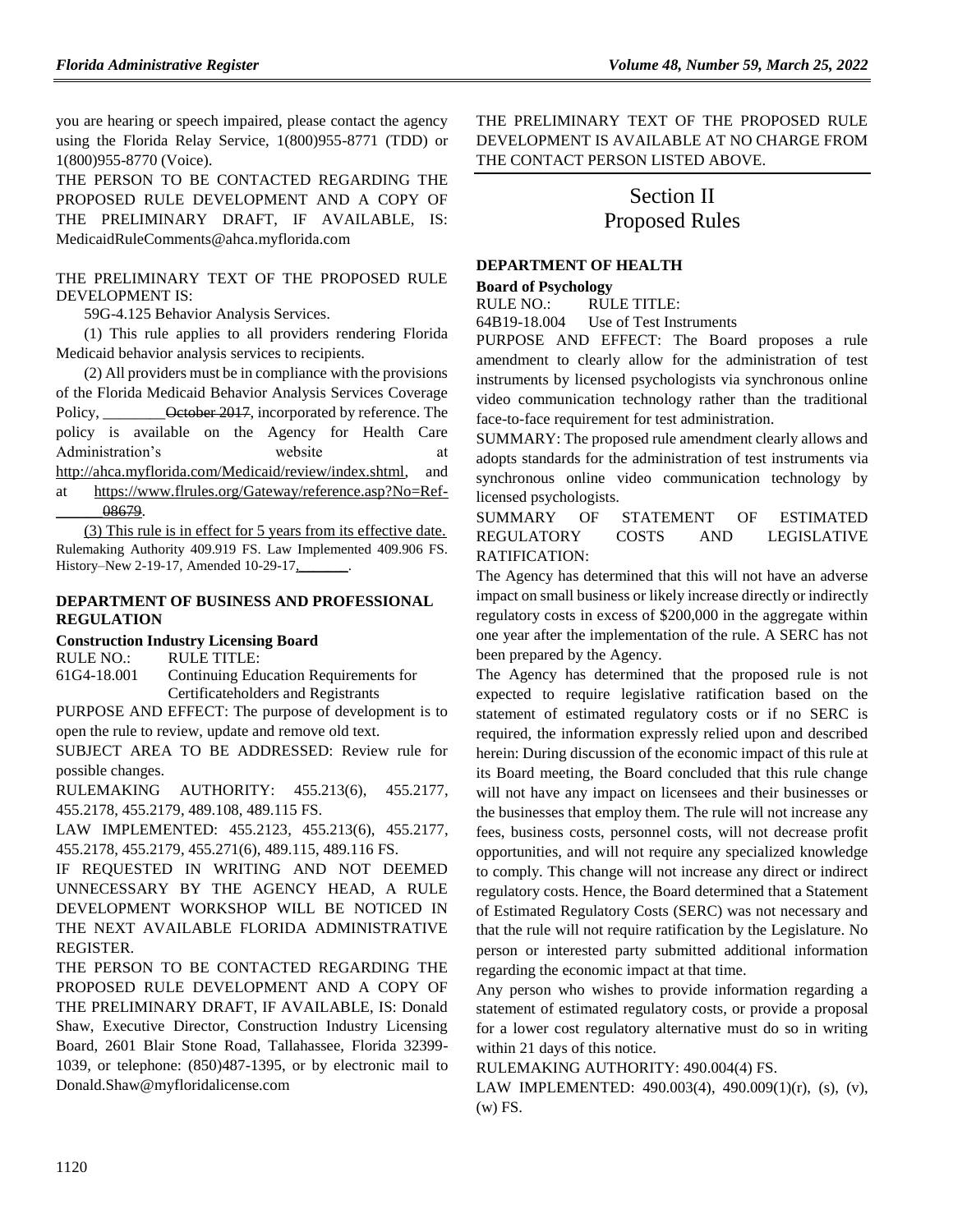IF REQUESTED WITHIN 21 DAYS OF THE DATE OF THIS NOTICE, A HEARING WILL BE SCHEDULED AND ANNOUNCED IN THE FAR.

THE PERSON TO BE CONTACTED REGARDING THE PROPOSED RULE IS: Allen Hall, Executive Director, Board of Psychology, 4052 Bald Cypress Way, Bin #C05, Tallahassee, Florida 32399-3253.

## THE FULL TEXT OF THE PROPOSED RULE IS:

## **64B19-18.004 Use of Test Instruments.**

(1) No Change.

(2) A psychologist who uses test instruments in the psychologist's practice of psychology:

(a) Must consider whether research supports the underlying presumptions which govern the interpretive statements which would be made by the test instrument as a result of its completion by any service user;

(b) Must be able to justify the selection of any particular test instrument and the method that instrument is administered for the particular service user who takes the test at the instruction of the psychologist;

(c) Through (d) No Change.

(3) Through (4) No Change.

(5) The face-to-face requirement of subsection (4) may be satisfied via Synchronous Online Video Communication Technology ("videoconferencing") only if all of the following circumstances exist:

(a) The administration occurs via HIPPA complaint videoconferencing platform;

(b) Immediately prior to administration of the test instrument the psychologist independently verifies the service user's, or the service user's guardian's if applicable, identification via a government issued picture identification;

(c) Immediately prior to administration of the test instrument the psychologist independently verifies the service user is in a quiet setting free of distractions;

(d) The psychologist documents the rationale for test administration via videoconferencing in the service user's records; and

(e) The psychologist provides the service user with a disclosure informing the service user that the test instrument administration via videoconferencing could have unknown impacts on the acceptance of and/or weight given to resulting evaluations and/or assessment by third parties.

A licensed psychologist who administers test instruments via videoconferencing as defined above must administer the test instruments in a manner consistent with the prevailing standard of practice for the face-to-face administration of test instruments under subsection (4) of this rule.

 $\left(5\right)$ (6) It shall be a violation of this rule for a psychologist to sign any evaluation or assessment unless the psychologist has had an active role in the evaluation or assessment of the subject as required by subsection (4), of this rule. A psychologist may not sign any evaluation or assessment that is signed by any other person unless the psychologist is signing as a supervisor, in conjunction with an evaluation or assessment performed by a psychological intern, psychological trainee or psychological resident, or as a member of a multidisciplinary diagnostic team.

(6)(7) "Test instruments" are standardized procedures which purport to objectively measure personal characteristics such as intelligence, personality, abilities, interests aptitudes, and neuropsychological functioning including evaluation of mental capacity to manage one's affairs and to participate in legal proceedings. Examples of such tests include intelligence tests, multiple aptitude batteries, tests of special aptitudes, achievement tests, and personality tests concerned with measures of emotional and motivational functioning, interpersonal behavior, interests, attitudes and other affective variables.

Rulemaking Authority 490.004(4) FS. Law Implemented 490.003(4), 490.009(1)(r), (s), (v), (w) FS. History–New 6-14-94, Formerly 61F13-20.004, Amended 5-19-97, Formerly 54AA-18.004, Amended 3-25-02, 11-18-07,

NAME OF PERSON ORIGINATING PROPOSED RULE: Board of Psychology

NAME OF AGENCY HEAD WHO APPROVED THE PROPOSED RULE: Board of Psychology

DATE PROPOSED RULE APPROVED BY AGENCY HEAD: January 28, 2022

DATE NOTICE OF PROPOSED RULE DEVELOPMENT PUBLISHED IN FAR: March 10, 2022

## Section III Notice of Changes, Corrections and Withdrawals

## **NONE**

Section IV Emergency Rules

**NONE**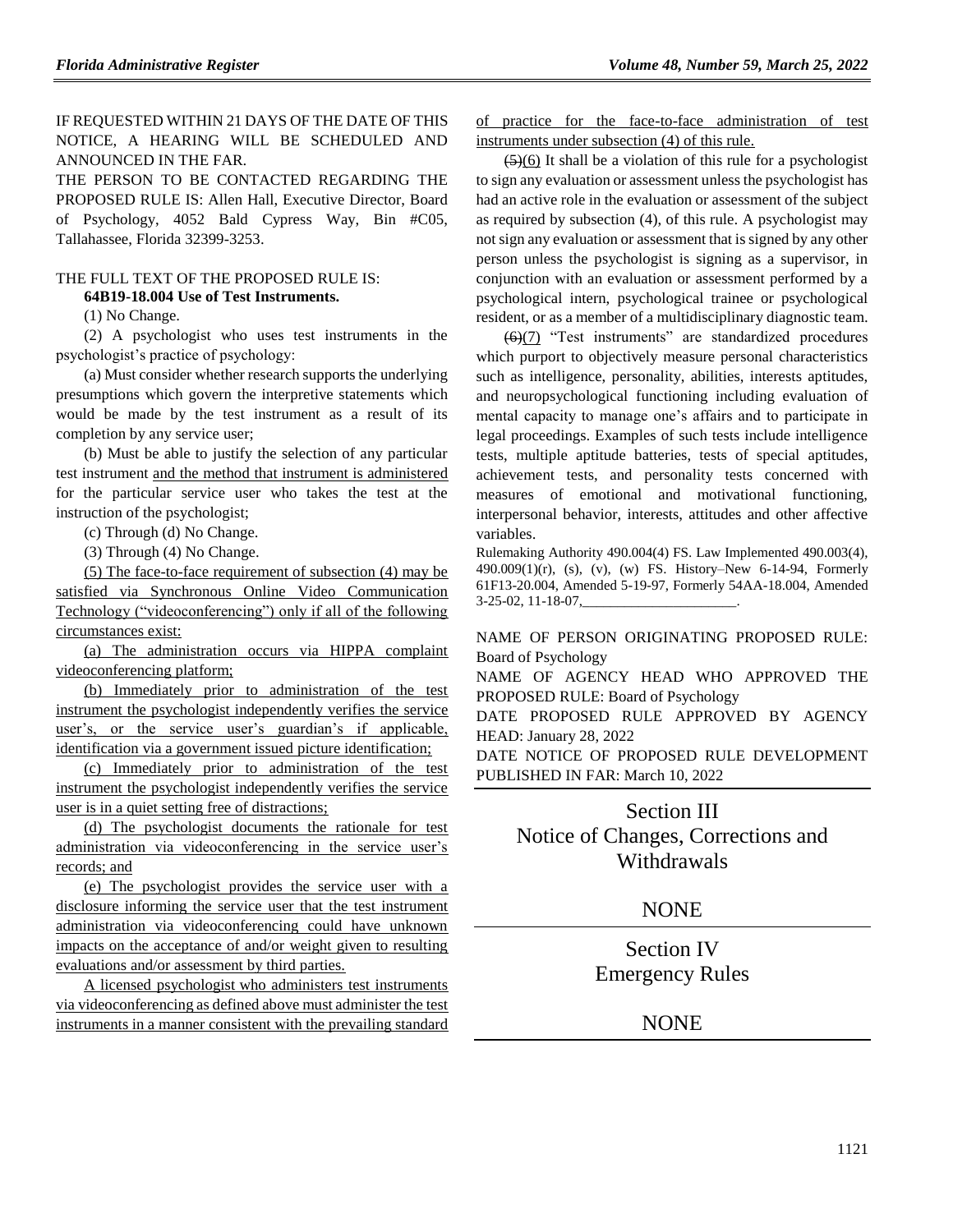## Section V Petitions and Dispositions Regarding Rule Variance or Waiver

### [DEPARTMENT OF BUSINESS AND PROFESSIONAL](https://www.flrules.org/gateway/department.asp?id=61)  [REGULATION](https://www.flrules.org/gateway/department.asp?id=61)

[Division of Hotels and Restaurants](https://www.flrules.org/gateway/organization.asp?id=249)

#### RULE NO.: RULE TITLE:

[61C-4.010](https://www.flrules.org/gateway/ruleNo.asp?id=61C-4.010) Sanitation and Safety Requirements

The Florida Department of Business and Professional Regulation, Division of Hotels and Restaurants hereby gives notice: On March 4, 2022 the Division of Hotels and Restaurants received a Petition for a Routine Variance for subsection 61C-4.010(7) Florida Administrative Code and subsection 61C-4.010(6), Florida Administrative Code from GARDEN STATE SUBS CORPORATION located in Zephyrhills. The above referenced F.A.C. addresses the requirement that at least one accessible bathroom be provided for use by customers and employees. They are requesting to share the bathrooms located within a nearby establishment under a different ownership for use by customers and employees.

The Petition for this variance was published in Vol. 48/46 on March 8, 2022. The Order for this Petition was signed and approved on March 23, 2022. After a complete review of the variance request, the Division finds that the application of this Rule will create a financial hardship to the food service establishment. Furthermore, the Division finds that the Petitioner meets the burden of demonstrating that the underlying statute has been achieved by the Petitioner ensuring the bathrooms located within ZEPHYRHILLS BREWING COMPANY LLC (38530 5TH AVE, 33542), are maintained in a clean and sanitary manner and are provided with cold running water under pressure, soap, approved hand drying devices, and are available during all hours of operation. The Petitioner shall also ensure that directional signage is installed within or outside the establishment clearly stating the location of the bathrooms. If the ownership of GARDEN STATE SUBS CORPORATION (FIle: 342409) and/or ZEPHYRHILLS BREWING COMPANY LLC (38530 5TH AVE, 33542), changes, an updated signed agreement for use of the bathroom facilities will be required immediately.

A copy of the Order or additional information may be obtained by contacting: Kasimira.Kelly@myfloridalicense.com, Division of Hotels and Restaurants, 2601 Blair Stone Road, Tallahassee, Florida 32399-1011.

#### [DEPARTMENT OF HEALTH](https://www.flrules.org/gateway/department.asp?id=64)

#### [Board of Opticianry](https://www.flrules.org/gateway/organization.asp?id=303)

RULE NO.: RULE TITLE:

[64B12-15.001](https://www.flrules.org/gateway/ruleNo.asp?id=64B12-15.001) Continuing Education for License Renewal NOTICE IS HEREBY GIVEN that on March 23, 2022, the Board of Opticianry, received a petition for Variance or Waiver filed by Christina Hernandez. Petitioner seeks a variance or waiver of Rule 64B12-15.001, F.A.C., regarding continuing education for license renewal. Comments on this petition should be filed with the Board of Opticianry, 4052 Bald Cypress Way, Bin C08, Tallahassee, Florida 32399-3258, telephone: (850)488-0595, or by electronic mail: Kimberly.Marshall@flhealth.gov, within 14 days of publication of this notice.

A copy of the Petition for Variance or Waiver may be obtained by contacting: Kimberly Marshall, Executive Director, Board of Opticianry, at the above address.

### [DEPARTMENT OF FINANCIAL SERVICES](https://www.flrules.org/gateway/department.asp?id=69) **[Securities](https://www.flrules.org/gateway/organization.asp?id=525)**

NOTICE IS HEREBY GIVEN that on March 23, 2022, the Florida Office of Financial Regulation, received a petition for Waiver of paragraph 69W-600.0024(6)(b), Florida Administrative Code from Steven Wall. The petition seeks a Waiver of paragraph 69W-600.0024(6)(b) which requires an associated person of an investment adviser or federal covered adviser to provide the Office with one of the following:

1. Proof of passing, within two years of the date of application for registration, the Uniform Investment Adviser Law Examination (Series 65); or 2. Proof of passing, within two years of the date of application for registration, the General Securities Representative Examination (Series 7), the Uniform Combined State Law Examination (Series 66), and proof of passing within four years of the date of application for registration, the Securities Industry Essentials (SIE) Examination. Comments on this petition should be filed with the Agency Clerk, Office of Financial Regulation, P.O. Box 8050, Tallahassee, Florida 32314-8050, (850)410-9889, Agency.Clerk@flofr.gov within 14 days of publication of this notice.

A copy of the Petition for Variance or Waiver may be obtained by contacting: Agency Clerk, Office of Financial Regulation, P.O. Box 8050, Tallahassee, Florida 32314-8050, (850)410- 9889, Agency.Clerk@flofr.gov.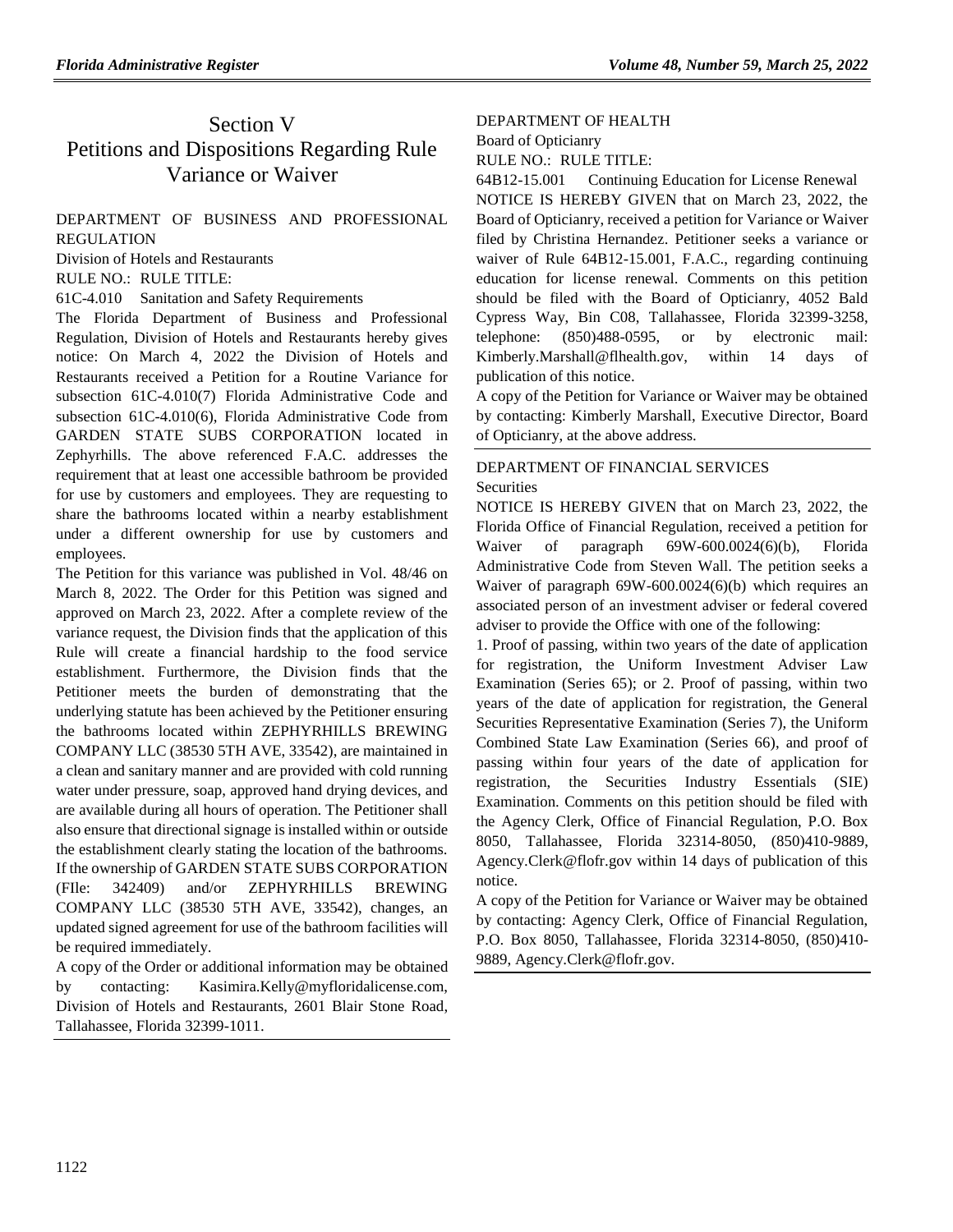## Section VI Notice of Meetings, Workshops and Public **Hearings**

#### [EXECUTIVE OFFICE OF THE GOVERNOR](https://www.flrules.org/gateway/department.asp?id=27)

The Volunteer Florida announces a telephone conference call to which all persons are invited.

DATE AND TIME: Tuesday, April 12, 2022, 10:00 a.m. ET until all business is complete

PLACE: 1(888)585-9008, Code: 721648837#

GENERAL SUBJECT MATTER TO BE CONSIDERED: General business

A copy of the agenda may be obtained by contacting: Aly Simons, aly@volunteerflorida.org, (850)414-7400.

Pursuant to the provisions of the Americans with Disabilities Act, any person requiring special accommodations to participate in this workshop/meeting is asked to advise the agency at least 3 days before the workshop/meeting by contacting: Aly Simons, aly@volunteerflorida.org, (850)414- 7400. If you are hearing or speech impaired, please contact the agency using the Florida Relay Service, 1(800)955-8771 (TDD) or 1(800)955-8770 (Voice).

If any person decides to appeal any decision made by the Board with respect to any matter considered at this meeting or hearing, he/she will need to ensure that a verbatim record of the proceeding is made, which record includes the testimony and evidence from which the appeal is to be issued.

For more information, you may contact: Aly Simons, aly@volunteerflorida.org, (850)414-7400.

#### [EXECUTIVE OFFICE OF THE GOVERNOR](https://www.flrules.org/gateway/department.asp?id=27)

The Volunteer Florida announces a telephone conference call to which all persons are invited.

DATE AND TIME: Tuesday, April 12, 2022, 2:00 p.m. ET until all business is complete

PLACE: 1(888)585-9008, Code: 721648837#

GENERAL SUBJECT MATTER TO BE CONSIDERED: General business

A copy of the agenda may be obtained by contacting: Aly Simons, aly@volunteerflorida.org, (850)414-7400.

Pursuant to the provisions of the Americans with Disabilities Act, any person requiring special accommodations to participate in this workshop/meeting is asked to advise the agency at least 3 days before the workshop/meeting by contacting: Aly Simons, aly@volunteerflorida.org, (850)414- 7400. If you are hearing or speech impaired, please contact the agency using the Florida Relay Service, 1(800)955-8771 (TDD) or 1(800)955-8770 (Voice).

If any person decides to appeal any decision made by the Board with respect to any matter considered at this meeting or hearing,

he/she will need to ensure that a verbatim record of the proceeding is made, which record includes the testimony and evidence from which the appeal is to be issued.

For more information, you may contact: Aly Simons, aly@volunteerflorida.org, (850)414-7400.

#### [WATER MANAGEMENT DISTRICTS](https://www.flrules.org/gateway/department.asp?id=40)

[Southwest Florida Water Management District](https://www.flrules.org/gateway/organization.asp?id=123)

The Southwest Florida Water Management District (SWFWMD) announces a public meeting to which all persons are invited.

DATE AND TIME: Tuesday, April 12, 2022, 10:00 a.m.

PLACE: This is a meeting conducted by means of communications media technology via Microsoft Teams at https://bit.ly/2WpNfGc. An additional telephone connection is available at (786)749-6127, conference code 629-590-079.

GENERAL SUBJECT MATTER TO BE CONSIDERED: Environmental Advisory Committee Meeting. To discuss committee business. All or part of this meeting may be conducted by means of communications media technology to permit maximum participation of committee members. Additional instructions regarding viewing of and participation in the meeting are available at WaterMatters.org or by calling 1(800)423-1476 and requesting assistance.

A copy of the agenda may be obtained by contacting: WaterMatters.org – Boards, Meetings & Event Calendar, 1(800)423-1476 (FL only) or (352)796-7211.

Pursuant to the provisions of the Americans with Disabilities Act, any person requiring special accommodations to participate in this workshop/meeting is asked to advise the agency at least 5 days before the workshop/meeting by contacting: SWFWMD Human Resources Office Chief at 2379 Broad St., Brooksville, FL 34604-6899, telephone (352)796- 7211 or 1(800)423-1476 (FL only), ext. 4747, or email ADACoordinator@WaterMatters.org. If you are hearing or speech impaired, please contact the agency using the Florida Relay Service, 1(800)955-8771 (TDD) or 1(800)955-8770 (Voice).

If any person decides to appeal any decision made by the Board with respect to any matter considered at this meeting or hearing, he/she will need to ensure that a verbatim record of the proceeding is made, which record includes the testimony and evidence from which the appeal is to be issued.

For more information, you may contact: Barbara.Matrone@WaterMatters.org, 1(800)423-1476 (FL only) or (352)796-7211, x4605 (Ad Order) EXE0832.

#### [WATER MANAGEMENT DISTRICTS](https://www.flrules.org/gateway/department.asp?id=40)

[Southwest Florida Water Management District](https://www.flrules.org/gateway/organization.asp?id=123) The Southwest Florida Water Management District announces a public meeting to which all persons are invited. DATE AND TIME: April 6, 2022, 1:30 p.m.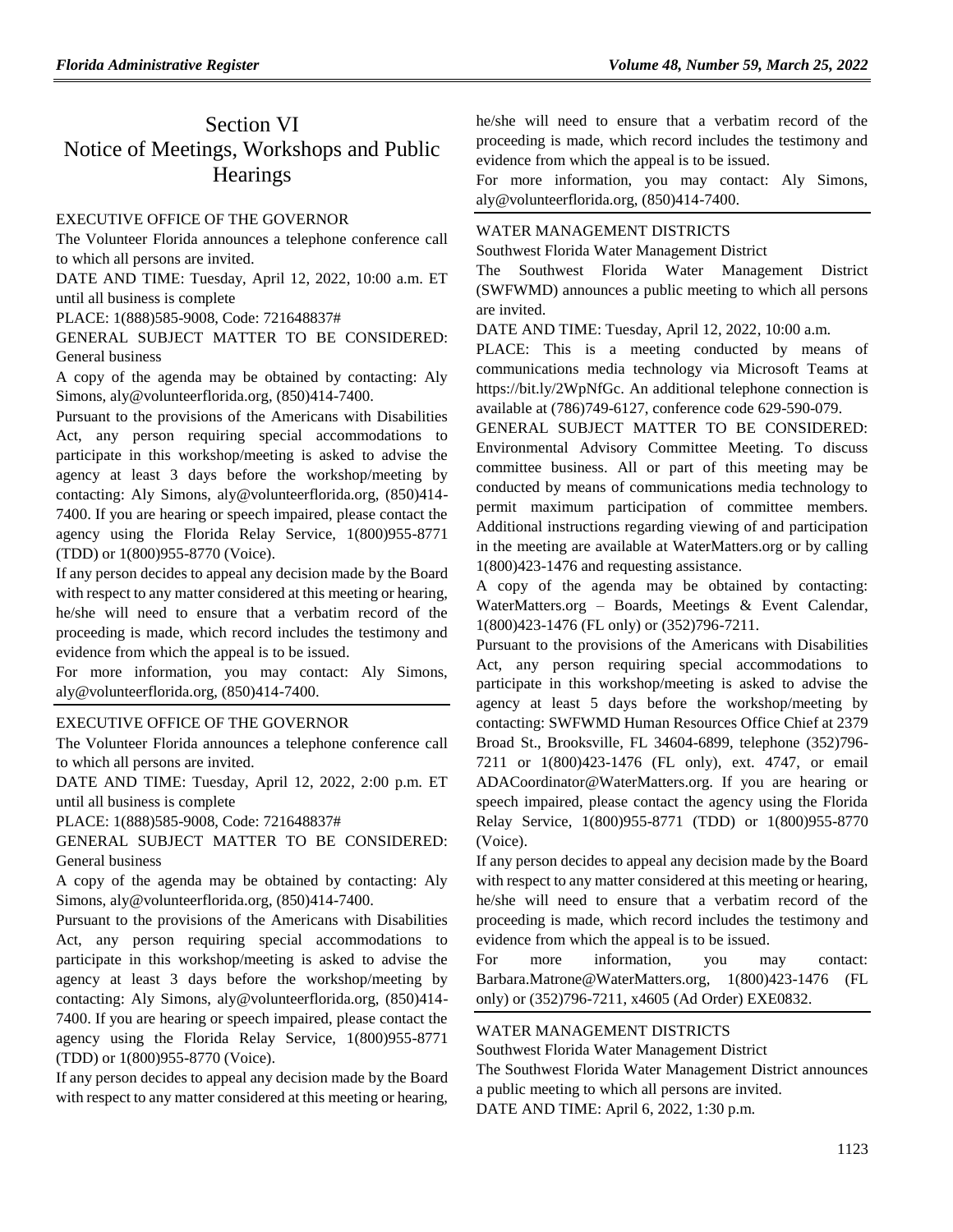PLACE: Tampa Service Office 7601 Hwy 301 N, Tampa, FL 33637 and Via Microsoft Teams http://bit.ly/3i8U5r4

GENERAL SUBJECT MATTER TO BE CONSIDERED: Well Driller Advisory Committee Meeting

A copy of the agenda may be obtained by contacting: Nicki Crowe at 1(813)985-7481 ext. 4476.

Pursuant to the provisions of the Americans with Disabilities Act, any person requiring special accommodations to participate in this workshop/meeting is asked to advise the agency at least 1 days before the workshop/meeting by contacting: If you are hearing or speech impaired, please contact the agency using the Florida Relay Service, 1(800)955- 8771 (TDD) or 1(800)955-8770 (Voice).

### [REGIONAL UTILITY AUTHORITIES](https://www.flrules.org/gateway/department.asp?id=49)

[Peace River/Manasota Regional Water Supply Authority](https://www.flrules.org/gateway/organization.asp?id=160) The Peace River Manasota Regional Water Supply Authority announces a public meeting to which all persons are invited. DATE AND TIME: April 6, 2022, 9:30 a.m.

PLACE: Manatee County Administration Building, Honorable Patricia M. Glass Chambers, 1112 Manatee Avenue West, Bradenton, FL

GENERAL SUBJECT MATTER TO BE CONSIDERED: The Board of Directors will convene to conduct regular business of the Authority.

A copy of the agenda may be obtained by contacting: Peace River Manasota Regional Water Supply Authority, located at 9415 Town Center Parkway, Lakewood Ranch, Florida 34202, by emailing peaceriver@regionalwater.org, by calling (941)316-1776 or by visiting www.RegionalWater.org.

Pursuant to the provisions of the Americans with Disabilities Act, any person requiring special accommodations to participate in this workshop/meeting is asked to advise the agency at least 2 days before the workshop/meeting by contacting: (941)316-1776. If you are hearing or speech impaired, please contact the agency using the Florida Relay Service, 1(800)955-8771 (TDD) or 1(800)955-8770 (Voice).

If any person decides to appeal any decision made by the Board with respect to any matter considered at this meeting or hearing, he/she will need to ensure that a verbatim record of the proceeding is made, which record includes the testimony and evidence from which the appeal is to be issued.

For more information, you may contact: peaceriver@regionalwater.org or (941)316-1776.

#### [DEPARTMENT OF ELDER AFFAIRS](https://www.flrules.org/gateway/department.asp?id=58)

[Long-Term Care Ombudsman Program](https://www.flrules.org/gateway/organization.asp?id=184)

The Long-Term Care Ombudsman Program announces a public meeting to which all persons are invited.

DATE AND TIME: May 11, 2022, 12:00 Noon – 2:00 p.m. ET PLACE: 3800 S ECONOLOCKHATCHEE TRAIL, ORLANDO, FL 32829

GENERAL SUBJECT MATTER TO BE CONSIDERED: Brevard Council Business.

A copy of the agenda may be obtained by contacting: Dept. of Elder Affairs / LTCOP, 4040 Esplanade Way, Tallahassee, FL 32399, or call: (850)414-2323, or email: ltcopinformer@elderaffairs.org.

Pursuant to the provisions of the Americans with Disabilities Act, any person requiring special accommodations to participate in this workshop/meeting is asked to advise the agency at least 72 hours before the workshop/meeting by contacting: If you are hearing or speech impaired, please contact the agency using the Florida Relay Service, 1(800)955- 8771 (TDD) or 1(800)955-8770 (Voice).

### [DEPARTMENT OF ELDER AFFAIRS](https://www.flrules.org/gateway/department.asp?id=58)

[Long-Term Care Ombudsman Program](https://www.flrules.org/gateway/organization.asp?id=184)

The Long-Term Care Ombudsman Program announces a public meeting to which all persons are invited.

DATE AND TIME: May 6, 2022, 10:30 a.m. ET

PLACE: 121 CARVER AVENUE, BRANDON FL 33510

GENERAL SUBJECT MATTER TO BE CONSIDERED: West Central Council Business

A copy of the agenda may be obtained by contacting: Dept. of Elder Affairs / LTCOP, 4040 Esplanade Way, Tallahassee, FL 32399, or call: (850)414-2323, or email: ltcopinformer@elderaffairs.org.

Pursuant to the provisions of the Americans with Disabilities Act, any person requiring special accommodations to participate in this workshop/meeting is asked to advise the agency at least 72 hours before the workshop/meeting by contacting: If you are hearing or speech impaired, please contact the agency using the Florida Relay Service, 1(800)955- 8771 (TDD) or 1(800)955-8770 (Voice).

#### [DEPARTMENT OF ELDER AFFAIRS](https://www.flrules.org/gateway/department.asp?id=58)

[Long-Term Care Ombudsman Program](https://www.flrules.org/gateway/organization.asp?id=184)

The Long-Term Care Ombudsman Program announces a public meeting to which all persons are invited.

DATE AND TIME: April 8, 2022, 10:00 a.m. ET

PLACE: Conference Call: 1(850)792-8943, Participant Passcode: 675 412 772# and Microsoft Teams, Teams link at https://ombudsman.elderaffairs.org/quarterly-meetingschedule/

GENERAL SUBJECT MATTER TO BE CONSIDERED: Advocacy Business

A copy of the agenda may be obtained by contacting: Dept. of Elder Affairs / LTCOP, 4040 Esplanade Way, Tallahassee, FL 32399, or call: (850)414-2323, or email: ltcopinformer@elderaffairs.org.

Pursuant to the provisions of the Americans with Disabilities Act, any person requiring special accommodations to participate in this workshop/meeting is asked to advise the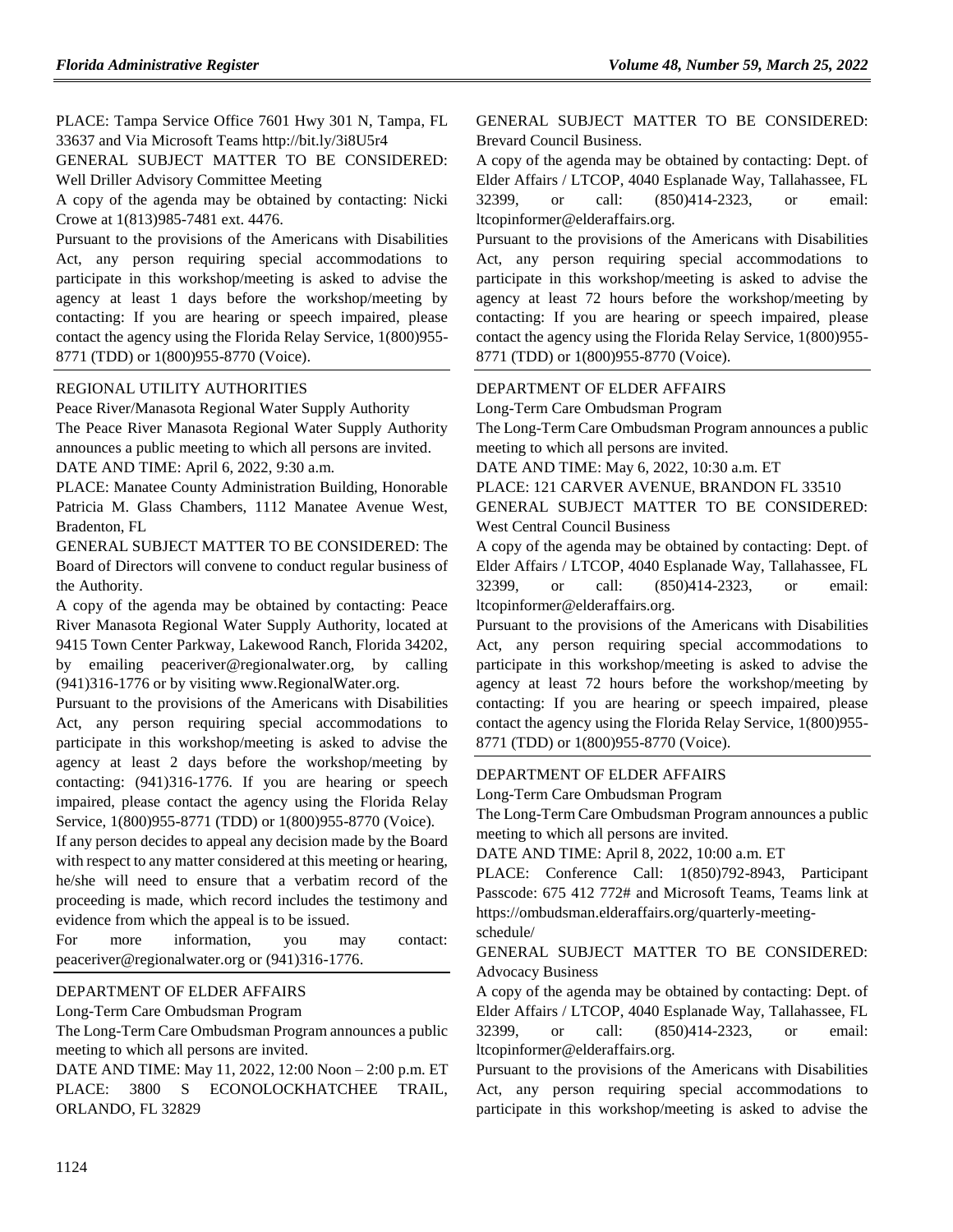agency at least 72 hours before the workshop/meeting by contacting: If you are hearing or speech impaired, please contact the agency using the Florida Relay Service, 1(800)955- 8771 (TDD) or 1(800)955-8770 (Voice).

#### [DEPARTMENT OF ELDER AFFAIRS](https://www.flrules.org/gateway/department.asp?id=58)

[Long-Term Care Ombudsman Program](https://www.flrules.org/gateway/organization.asp?id=184)

The Long-Term Care Ombudsman Program announces a public meeting to which all persons are invited.

DATE AND TIME: May 19, 2022, 1:00 p.m. – 3:00 p.m. ET

PLACE: Alachua County Senior Recreation Center, 5701 NW 34 Blvd., Gainesville, FL 32653

GENERAL SUBJECT MATTER TO BE CONSIDERED: North Central Council Business

A copy of the agenda may be obtained by contacting: Dept of Elder Affairs / LTCOP, 4040 Esplanade Way, Tallahassee, Fl. 32399, or call: (850)414-2323, or email: ltcopinformer@elderaffairs.org.

Pursuant to the provisions of the Americans with Disabilities Act, any person requiring special accommodations to participate in this workshop/meeting is asked to advise the agency at least 72 hours before the workshop/meeting by contacting: If you are hearing or speech impaired, please contact the agency using the Florida Relay Service, 1(800)955- 8771 (TDD) or 1(800)955-8770 (Voice).

#### [DEPARTMENT OF HEALTH](https://www.flrules.org/gateway/department.asp?id=64)

[Division of Emergency Preparedness and Community Support](https://www.flrules.org/gateway/organization.asp?id=832) The Bureau of Emergency Medical Oversight, EMS Advisory Council's DATA Committee announces a public meeting to which all persons are invited.

DATE AND TIME: Tuesday, April 12, 2022, 1:30 p.m. – 2:30 p.m. ET

PLACE: This meeting will be held virtually via Microsoft Teams: https://teams.microsoft.com/l/meetup-

join/19%3ameeting\_N2E0NGEwNTAtODM4MS00MTkwL WIyMjktZWFlZTk0MTAwN2M5%40thread.v2/0?context=%

7b%22Tid%22%3a%2228cd8f80-3c44-4b27-81a0-

cd2b03a31b8d%22%2c%22Oid%22%3a%222a5f3d14-06cd-4b4d-8f2d-6f67624fd0d6%22%7d

Join with a video conferencing device: teams@meetme.flhealth.gov

Video Conference ID: 111 998 239 1 or call in (audio only) (850)792-1375, 13454222# United States, Tallahassee,

Phone Conference ID: 134 542 22#

GENERAL SUBJECT MATTER TO BE CONSIDERED: Workgroup meeting to conduct the general business of the EMS Advisory Council's DATA Committee. The focus of this workgroup will center on the NEMSIS defined list of procedures, medication, and other V3.5 data the State is considering adopting.

A copy of the agenda may be obtained by contacting: Brenda Clotfelter at Brenda.Clotfelter@flhealth.gov or Ty Carhart at Ty.Carhart@flhealth.gov or (850)558-9549.

Pursuant to the provisions of the Americans with Disabilities Act, any person requiring special accommodations to participate in this workshop/meeting is asked to advise the agency at least 7 days before the workshop/meeting by contacting: Brenda Clotfelter at Brenda.Clotfelter@flhealth.gov or Ty Carhart at Ty.Carhart@flhealth.gov or (850)558-9549. If you are hearing or speech impaired, please contact the agency using the Florida Relay Service, 1(800)955-8771 (TDD) or 1(800)955-8770 (Voice).

For more information, you may contact: Brenda Clotfelter at Brenda.Clotfelter@flhealth.gov or Ty Carhart at Ty.Carhart@flhealth.gov or (850)558-9549.

#### [FLORIDA HOUSING FINANCE CORPORATION](https://www.flrules.org/gateway/department.asp?id=67)

The Florida Housing Finance Corporation announces a workshop to which all persons are invited.

DATE AND TIME: POSTPONED - Original Date: March 31, 2022, 2:00 p.m.

PLACE: POSTPONED

GENERAL SUBJECT MATTER TO BE CONSIDERED: POSTPONED: The workshop will be held to solicit comments and suggestions from interested persons relative to Florida Housing's proposed RFA 2022- Housing Credit Financing for Affordable Housing Developments Located in Miami-Dade County. https://www.floridahousing.org/programs/developersmultifamily-programs/competitive/2022/2022-203.

A copy of the agenda may be obtained by contacting: NA

#### [FLORIDA HOUSING FINANCE CORPORATION](https://www.flrules.org/gateway/department.asp?id=67)

The Florida Housing Finance Corporation announces a public meeting to which all persons are invited.

DATE AND TIME: April 1, 2022, 9:00 a.m. until adjourned PLACE: Telephonic Meeting, Call-In Number: 1(888)585- 9008, Conference Room/Code: 357-546-738

GENERAL SUBJECT MATTER TO BE CONSIDERED: The Board will discuss:

1. Total Development Cost Per Unit Limitations Increase

2. Delegation of Authority for Certain Program Approvals

3. Utilization of National Housing Trust Fund (NHTF) Program for Competitive Active Awards

A copy of the agenda may be obtained by contacting: Approximately two days prior to the meeting by contacting Sheila Freaney, Board Liaison, Florida Housing Finance Corporation, 227 North Bronough Street, Suite 5000, Tallahassee, Florida 32301-1329, phone number (850)488- 4197, or by visiting the Corporation's website at www.floridahousing.org.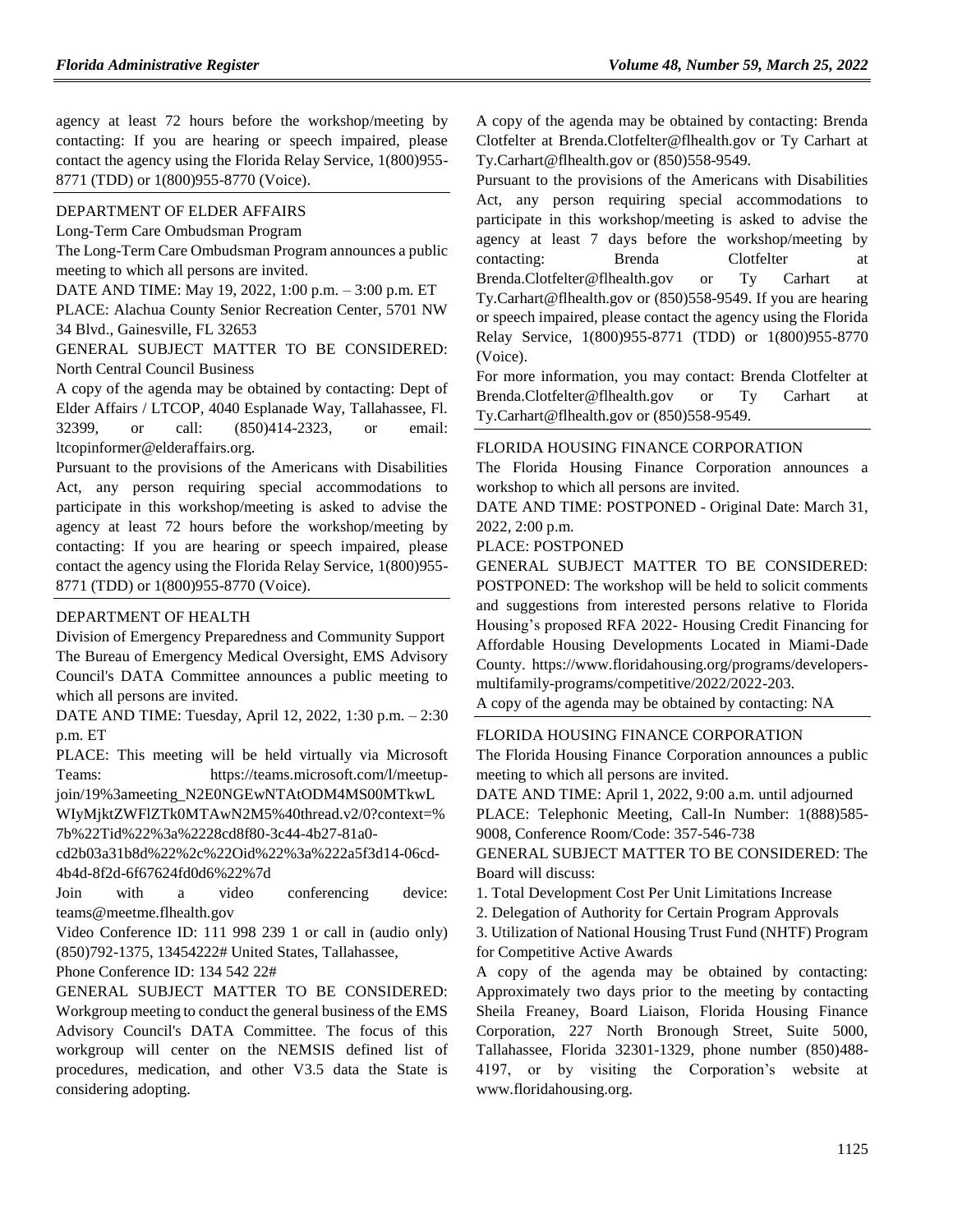Pursuant to the provisions of the Americans with Disabilities Act, any person requiring special accommodations to participate in this workshop/meeting is asked to advise the agency at least 5 days before the workshop/meeting by contacting: Sheila Freaney at the Florida Housing Finance Corporation at (850)488-4197. If any person decides to appeal any decision made by the Corporation with respect to any matter considered at this meeting, he or she will need a record of the proceedings, and for such purpose, he or she may need to ensure that a verbatim record of the proceedings be made, which record includes the testimony and evidence upon which the appeal is to be based. If you are hearing or speech impaired, please contact the agency using the Florida Relay Service, 1(800)955-8771 (TDD) or 1(800)955-8770 (Voice).

[Florida Atlantic Research and Development Authority](https://www.flrules.org/gateway/organization.asp?id=576) The Florida Atlantic Research and Development Authority announces a public meeting to which all persons are invited.

DATE AND TIME: April 7, 2022, 9:30 a.m.

PLACE: 3651 FAU Blvd., Suite 400, Boca Raton, Fl. 33431 GENERAL SUBJECT MATTER TO BE CONSIDERED: Authority Meeting

A copy of the agenda may be obtained by contacting: jwales@research-park.org.

#### [RK&K](https://www.flrules.org/gateway/organization.asp?id=1158)

The Florida Department of Transportation, District One announces a workshop to which all persons are invited.

DATES AND TIMES: In-Person on Tuesday, April 5, 2022, 5:00 p.m. – 7:00 p.m.; Online on Thursday, April 7, 2022, 6:00 p.m. – 7:00 p.m.

PLACE: In-person at The Church of the Redeemer, 222 S. Palm Ave., Sarasota, FL 34236, Online through a computer, tablet, or mobile device (visit https://bit.ly/LittleRinglingWorkshop to register), or online at http://www.swflroads.com/789/littleringling/. Pre-meeting registration is required.

GENERAL SUBJECT MATTER TO BE CONSIDERED: The Florida Department of Transportation (FDOT) invites you to a Public Workshop for the Little Ringling (State Road 789) Project Development & Environment (PD&E) Study in Sarasota County.

The Little Ringling PD&E Study is evaluating the proposed reconstruction and/or rehabilitation of the existing bridges along John Ringling Boulevard (SR 789) from Bird Key Drive to Sarasota Harbour West. The public workshop is being held to present several alternatives and engineering and environmental analysis completed to date, as well as provide the opportunity for the public to offer feedback on the project alternatives. Comments submitted after the meeting may be sent to Patrick Bateman, P.E., MS 1-40, P.O. Box 1249, Bartow, FL 33831, or emailed to Patrick.Bateman@dot.state.fl.us. While comments about the project are accepted at any time, please send all comments by April 21, 2022, to be included in the public workshop record.

The Department has three ways to participate in the Public Workshop: by attending the live in-person open house, by joining the live online event, or by viewing the materials online through the project website. All meeting materials will be available online by March 29, 2022. A copy of these materials will also be displayed at the in-person open house. You may choose any combination of the options provided to review the materials and to submit your comments.

In-Person Option: The in-person open house is scheduled for Tuesday, April 5, 2022, at the Church of the Redeemer, 222 S. Palm Ave., Sarasota, FL 34236. The in-person open house will begin at 5:00 p.m. and end at 7:00 p.m. Online Option: The online event is scheduled for Thursday, April 7, 2022, 6:00 p.m. – 7:00 p.m. Please register at https://bit.ly/LittleRinglingWorkshop to attend. Once registered, attendees will receive a confirmation email containing information about joining the meeting online. Please note that registration and attendance via the website links work best in the Google Chrome, Microsoft Edge, or Firefox web browser. Internet Explorer cannot be used to register or attend this GoTo Webinar.

Website: View the materials online at http://www.swflroads.com/789/littleringling/. Comments can be provided through the project website.

For more information on all options to attend the upcoming workshop, visit the project website or contact the project representative (listed above).

The FDOT is sending notices to all property owners and tenants within at least 300 feet on either side of the project and to public officials, regulatory agencies, organizations, and individuals interested in the project. The FDOT encourages all interested people to attend and express their views regarding the project and information presented.

FDOT solicits public participation without regard to race, color, national origin, age, sex, religion, disability, or family status. People who require special accommodations under the Americans with Disabilities Act or who require translation services (free of charge) should contact Cynthia Sykes, District One Title VI Coordinator, at 1(863)519-2287, or email at Cynthia.Sykes@dot.state.fl.us at least seven days prior to the public workshop.

The environmental review, consultation, and other actions required by applicable federal environmental laws for this project are being, or have been, carried out by the FDOT pursuant to 23 U.S.C. §327 and a Memorandum of Understanding dated December 14, 2016 and executed by the Federal Highway Administration and the FDOT.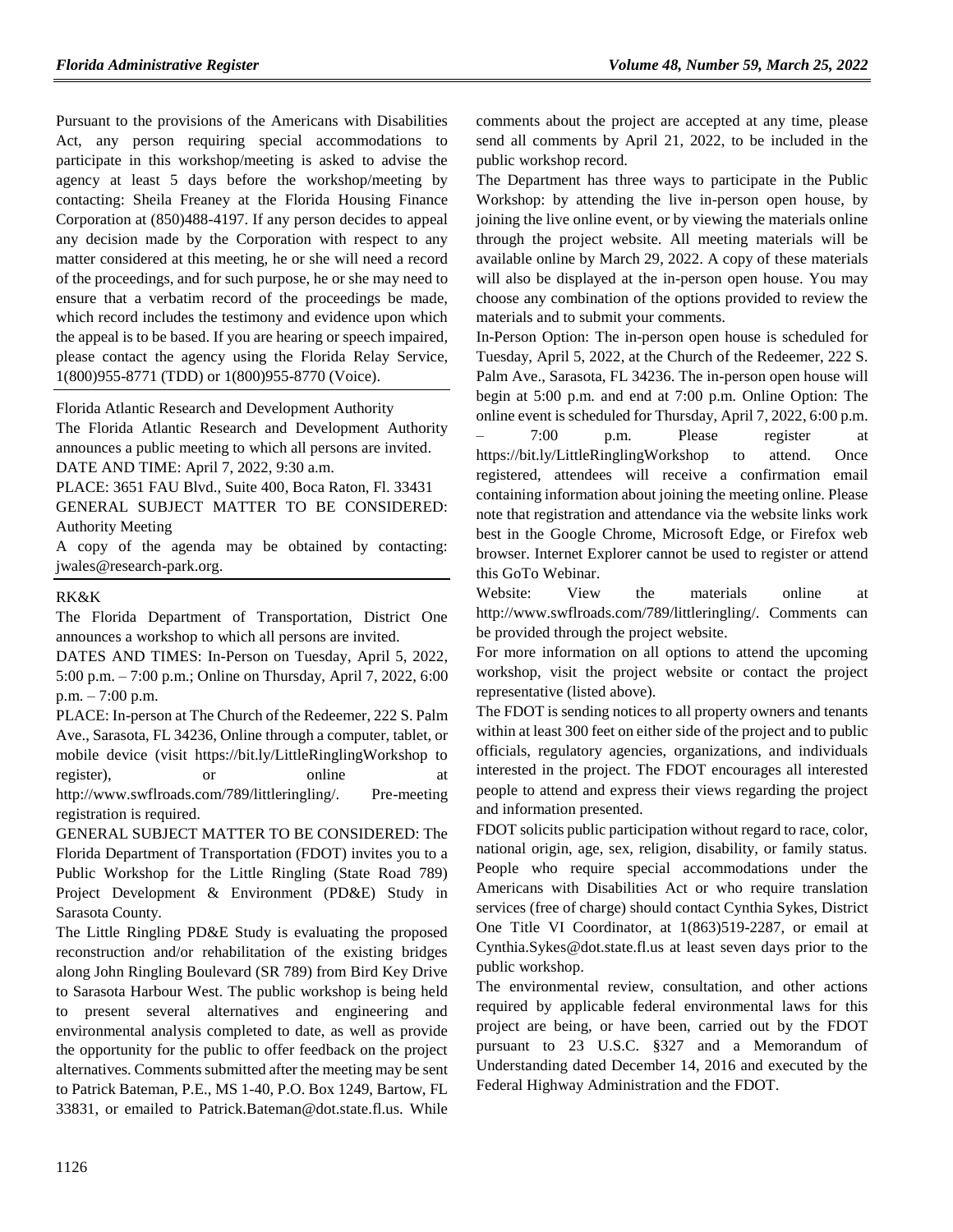A copy of the agenda may be obtained by contacting: Patrick Bateman, P.E., FDOT Project Manager: by email at Patrick.Bateman@dot.state.fl.us or by phone at 1(863)519-2792.

Pursuant to the provisions of the Americans with Disabilities Act, any person requiring special accommodations to participate in this workshop/meeting is asked to advise the agency at least 7 days before the workshop/meeting by contacting: Cynthia Sykes, FDOT District One Title VI Coordinator by email at Cynthia.Sykes@dot.state.fl.us or by phone at 1(863)519-2287. If you are hearing or speech impaired, please contact the agency using the Florida Relay Service, 1(800)955-8771 (TDD) or 1(800)955-8770 (Voice).

For more information, you may contact: Patrick Bateman, P.E., FDOT Project Manager: by email at Patrick.Bateman@dot.state.fl.us or by phone at 1(863)519- 2792.

[HDR, Inc.](https://www.flrules.org/gateway/organization.asp?id=1233)

The Florida Department of Transportation (FDOT), District Four announces a public meeting to which all persons are invited.

DATE AND TIMES: Thursday, March 31, 2022; Virtual (Online) Public Meeting will take place from 5:00 p.m. – 6:00 p.m.; In-Person Public Meeting will take place from 6:30 p.m. – 7:30 p.m.

PLACE: Online: https://bit.ly/3FHrPVR; In-Person: FDOT Palm Beach Operations Auditorium, 7900 Forest Hill Blvd., West Palm Beach, Florida 33413

GENERAL SUBJECT MATTER TO BE CONSIDERED: The Florida Department of Transportation (FDOT) will host a Public Meeting for the I-95/SR 9 Interchange at 6th Avenue South Project.

If you are unable to attend the meeting, a recording of it will be posted at:  $\qquad \qquad \text{at:}$ 

https://www.d4fdot.com/pbfdot/future\_projects\_index.asp

The project involves operational and safety improvements to the interchange including: Adding a lane at the southbound and northbound off-ramps; Adding a merge lane at the northbound on-ramp; Extending the merge lane and adding a right turn lane at the southbound on-ramp; Widening roadway pavement along 6th Avenue South to provide 7-foot buffered bicycle lanes; Adding a lane on westbound 6th Avenue South from Michigan Avenue to the I-95 interchange; Signalization and pavement marking upgrades; Street lighting upgrades; Replacement of railroad tracks, railroad gates, and overhead sign structure.

The purpose of the Public Meeting is to provide interested persons an opportunity to a project presentation and ask questions to project team members as well as make comments. FDOT representatives can be reached via email at Adham.Naiem@dot.state.fl.us to answer questions about the meeting materials.

A printed version of the meeting is available upon request by contacting Adham Naiem, PE, FDOT Project Manager, at 3400 West Commercial Blvd., Fort Lauderdale, Florida 33309, via email at Adham.Naiem@dot.state.fl.us, or toll free at 1(866)336-8435, ext. 4440. Additional project information is available at a state of  $\alpha$  at a state of  $\alpha$  at a state of  $\alpha$  at a state of  $\alpha$  at a state of  $\alpha$  at a state of  $\alpha$  at a state of  $\alpha$  at a state of  $\alpha$  at a state of  $\alpha$  at a state of  $\alpha$  at a state of  $\alpha$  at

https://www.d4fdot.com/pbfdot/future\_projects\_index.asp.

Persons wishing to submit written statements may do so by sending them to the FDOT Project Manager at the information listed above.

A copy of the agenda may be obtained by contacting: Guillermo Canedo toll-free at 1(866)336-8435, extension 4302, or via email at Guillermo.Canedo@dot.state.fl.us.

Pursuant to the provisions of the Americans with Disabilities Act, any person requiring special accommodations to participate in this workshop/meeting is asked to advise the agency at least 7 days before the workshop/meeting by contacting: Adham Naiem, P.E., FDOT Project Manager, tollfree at 1(866)336-8435, extension 4440, or by email at Adham.Naiem@dot.state.fl.us. For questions or concerns regarding Title VI, contact Sharon SinghHagyan, District Four Title VI Coordinator toll free at 1(866)336-8435, extension 4190, or via email at Sharon.SinghHagyan@dot.state.fl.us. If you are hearing or speech impaired, please contact the agency using the Florida Relay Service, 1(800)955-8771 (TDD) or 1(800)955-8770 (Voice).

For more information, you may contact: Guillermo Canedo tollfree at 866-336-8435, extension 4302, or via email at Guillermo.Canedo@dot.state.fl.us.

# Section VII Notice of Petitions and Dispositions Regarding Declaratory Statements

## [DEPARTMENT OF FINANCIAL SERVICES](https://www.flrules.org/gateway/department.asp?id=69) [Finance](https://www.flrules.org/gateway/organization.asp?id=524)

NOTICE IS HEREBY GIVEN that the Florida Office of Financial Regulation has received the petition for declaratory statement from Currencies Direct Spain, EDE, SL "CDS". The petition seeks the agency's opinion as to the applicability of Chapter 560, Florida Statutes, as it applies to the petitioner.

On 3/23/2022, the Florida Office of Financial Regulation (Consumer Finance) received a Petition for Declaratory Statement from Currencies Direct Spain, EDE, SL "CDS"). Petitioner is a foreign affiliate of Currencies Direct, Inc. ("CDI"), a licensed funds transmitter in the state of Florida. The petition seeks a declaratory statement from the Office on whether the proposed activity (CDS has customers located in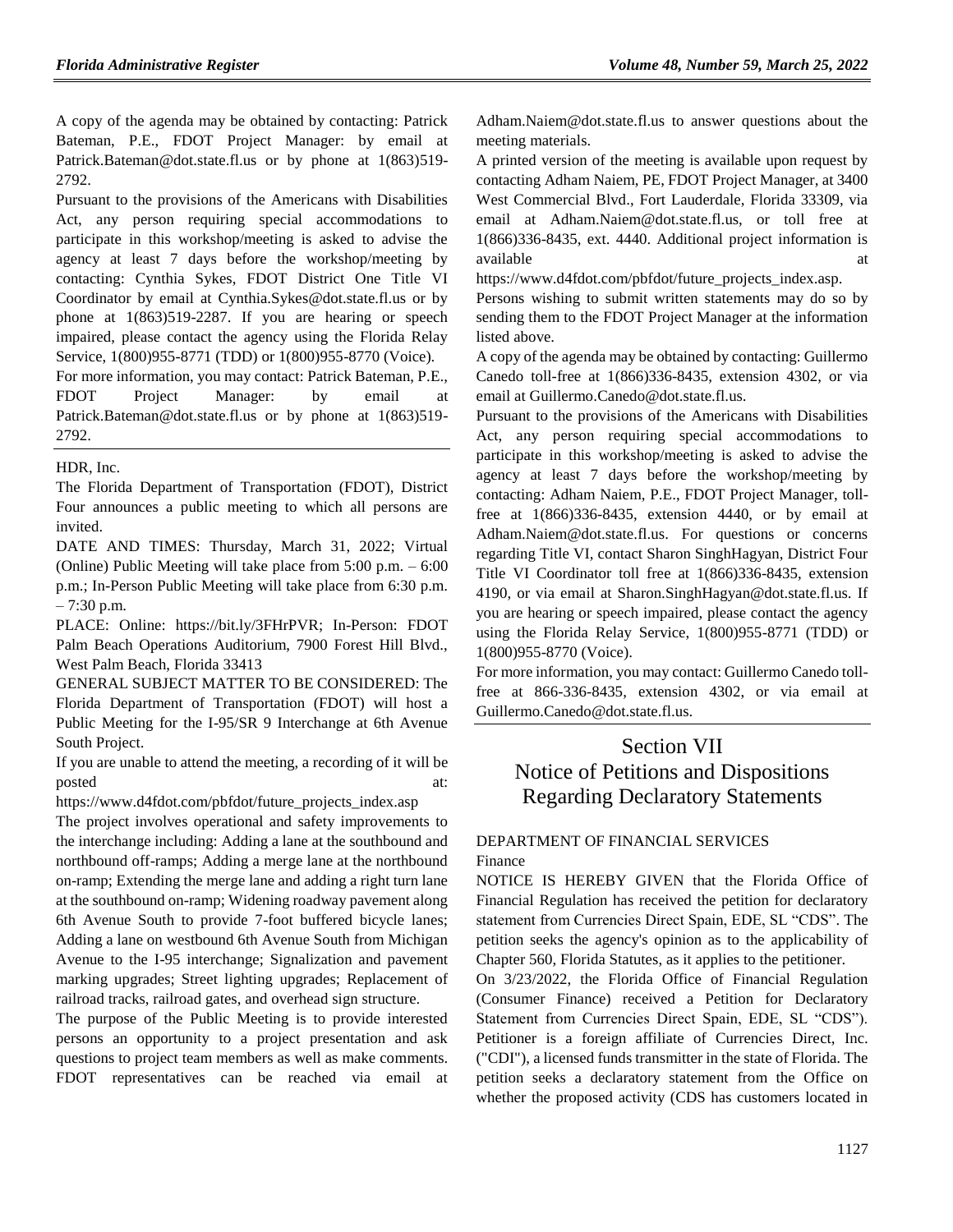Spain and Europe who have permanently moved to a foreign country from Florida. However, some of these customers still have bank accounts located in Florida. CDS believes that some of the customers would request CDS to collect the funds from the customers' Florida accounts and thereafter deliver the funds to the customers' new accounts in the foreign country where CDS is licensed and regulated. CDS has no office or location in Florida and does not advertise its services in any way in Florida. CDS would like to collect the funds from the customers Florida accounts through a bank account CDS would obtain in the United States but not located in Florida) requires licensure under Chapter 560, Florida Statutes. Except for good cause shown, motions for leave to intervene must be filed within 21 days after publication of this notice.

A copy of the Petition for Declaratory Statement may be obtained by contacting: Agency Clerk, Office of Financial Regulation, P.O. Box 8050, Tallahassee, Florida 32314-8050, (850)410-9889, Agency.Clerk@flofr.gov.

Please refer all comments to: Agency Clerk, Office of Financial Regulation, P.O. Box 8050, Tallahassee, Florida 32314-8050, (850)410-9889, Agency.Clerk@flofr.gov.

# Section VIII Notice of Petitions and Dispositions Regarding the Validity of Rules

Notice of Petition for Administrative Determination has been filed with the Division of Administrative Hearings on the following rules:

## NONE

Notice of Disposition of Petition for Administrative Determination has been filed with the Division of Administrative Hearings on the following rules:

## NONE

Section IX Notice of Petitions and Dispositions Regarding Non-rule Policy Challenges

NONE

Section X Announcements and Objection Reports of the Joint Administrative Procedures **Committee** 

## **NONE**

Section XI Notices Regarding Bids, Proposals and Purchasing

## [DEPARTMENT OF TRANSPORTATION](https://www.flrules.org/gateway/department.asp?id=14)

Notice of Upcoming Public Meetings for E1U97 In accordance with 120.525 F.S., the Florida Department of Transportation (FDOT) announces public meetings associated with the subject procurement, to which all persons are invited. GENERAL SUBJECT MATTER TO BE CONSIDERED: Selection of intended awardee for Project E1U97

PROJECT DESCRIPTION: This project provides the designbuild of SR 789 from Longboat Club Rd to SR 64 Manatee and Sarasota Counties. The successful bidder will be responsible for the implementation of this project from concept to completion of construction.

For complete advertisement information including the agenda for all public meetings and any schedule updates please refer to the Procurement Internet site: [https://pdaexternal.fdot.gov/Pub/AdvertisementPublic/AdDeta](https://pdaexternal.fdot.gov/Pub/AdvertisementPublic/AdDetail/01/12365/D-B/C/C) [il/01/12365/D-B/C/C.](https://pdaexternal.fdot.gov/Pub/AdvertisementPublic/AdDetail/01/12365/D-B/C/C)

[METROPOLITAN PLANNING ORGANIZATIONS](https://www.flrules.org/gateway/department.asp?id=35) [Lee County Metropolitan Planning Organization](https://www.flrules.org/gateway/organization.asp?id=1060) LEE COUNTY MPO GENERAL PLANNING CONSULTANT REQUEST FOR PROPOSAL METROPOLITAN PLANNING ORGANIZATION REQUEST FOR PROPOSALS "ANNUAL CONTRACT FOR GENERAL PLANNING CONSULTANT SERVICES" LEE COUNTY METROPOLITAN PLANNING ORGANIZATION LEGAL NOTICE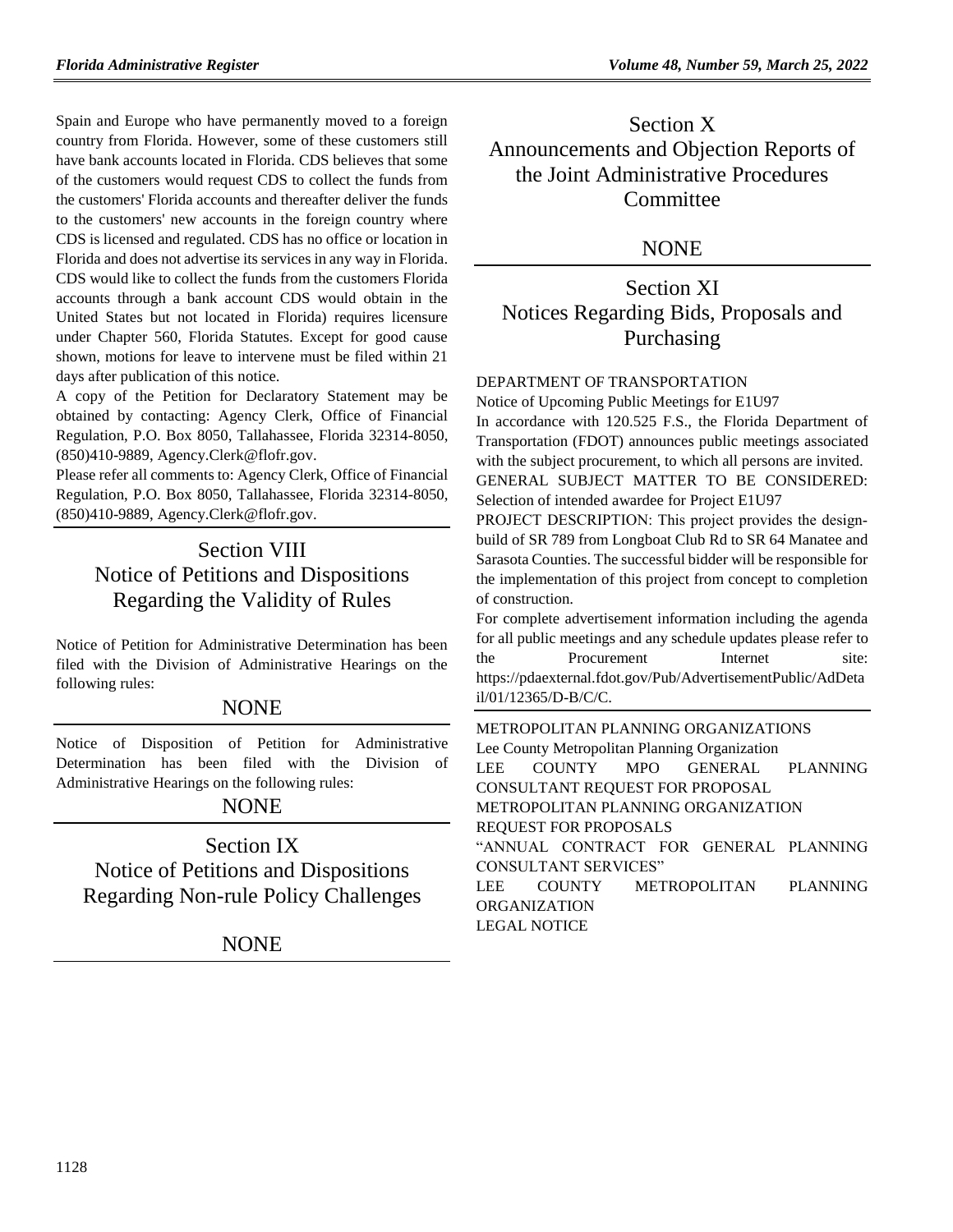Proposals for this service must be received by the Lee County Metropolitan Planning Organization (MPO), via e-mail at [cbarraco@leempo.com,](mailto:cbarraco@leempo.com) hand delivery at 815 Nicholas Parkway E., Cape Coral, Florida 33990, or via mail at P. O. Box 150045, Cape Coral FL 33915, by 3:00 p.m. (local time), Thursday, April 21, 2022. Lee County MPO reserves the right to reject any or all proposals.

RFP # MPO 2022-GP1

SCOPE OF SERVICES: The Lee County MPO is soliciting responses to this request for proposal, which is issued for the purpose of selecting one or more consulting firms to be retained under a two-year contract, with a one-year renewal option. The firms shall be responsible for knowledge of the compliance with all relevant local, state, and federal laws and regulations, and shall be capable of providing some or all of the types of transportation planning and engineering services described in the scope of services. The general planning work may include, but not be limited to, financial resource forecasting and revenue projections, public involvement, corridor and small area studies, goods movement studies, traffic engineering studies, ITS needs assessment, project cost estimation, land use modeling, GIS assistance, long range transportation planning and modeling, transit authority formation studies, and other miscellaneous studies as directed. Proposals must specify which of the services identified in the scope of services the firm or team is proposing to provide.

This scope of services was written by the Lee County MPO to be used on tasks provided by the MPOs in FDOT District One (Collier, Charlotte, Heartland, Sarasota/Manatee or Polk MPOs) and Lee Tran. The Scope of Services can be found here: [Scope of Services](https://leempo.com/wp-content/uploads/Exhibit-A-Scope-of-Services.pdf)

INVITATION TO PROPOSE: The MPO hereby solicits proposals for selection as on-call consultant for planning services to the Lee County MPO to meet the needs of the transportation planning program.

REQUEST FOR PROPOSALS (RFP) INFORMATION AND INSTRUCTION/ HOW TO APPLY: A Request for Proposals document may be obtained by contacting, in writing, Ms. Calandra Barraco, Lee MPO Designee, 815 Nicholas Parkway E., Cape Coral, Florida 33990, phone: (239)330-2243 or by email: cbarraco@leempo.com. The RFP Packet can also be found here: [RFP Packet.](https://leempo.com/work-with-us/) Materials will be sent by regular mail to the requester within two business days. Materials will be sent FedEx or Certified Mail if requested, at the expense of the requestor. All requests for clarification or additional information on the RFP must be submitted in writing to the same e-mail address above by no later than 3:00 p.m. April 7, 2022. Proposals must then be received by the Lee County MPO, 815 Nicholas Parkway E., Cape Coral, Florida 33990, by 3:00 p.m. (local time), Thursday, April 21, 2022.

This public notice was posted in the lobby of the offices of the Lee County MPO, 815 Nicholas Parkway E., Cape Coral, Florida 33915, on Thursday March 24, 2022. The Lee County MPO does not discriminate based on age, race, color, sex, religion, national origin, disability or family status. Qualified minority-owned, women-owned or disadvantaged business enterprises are encouraged to apply.

### [DEPARTMENT OF MANAGEMENT SERVICES](https://www.flrules.org/gateway/department.asp?id=60)

[Division of Building Construction](https://www.flrules.org/gateway/organization.asp?id=225)

Engineering Services for Mechanical, Electrical, Plumbing Continuing Contracts

STATE OF FLORIDA, DEPARTMENT OF MANAGEMENT SERVICES

DIVISION OF REAL ESTATE DEVELOPMENT AND MANAGEMENT

PUBLIC ANNOUNCEMENT FOR CONTINUING CONTRACT ENGINEERING SERVICES

FOR MECHANICAL, ELECTRICAL, AND PLUMBING SERVICES

March 24, 2022

The Department of Management Services, Division of Real Estate Development and Management, announces that professional services are required for the project listed below. RFQ NUMBER: RFQ-REDM21/22-02

PROJECT NUMBER: N/A

PROJECT NAME: Engineering Services for Mechanical, Electrical, and Plumbing Continuing Contracts

PROJECT LOCATION: Northwest, Northeast, Central, and South Florida Regions

Please visit the Department's website: http://www.myflorida.com/apps/vbs/vbs\_www.main\_menu

and click on "Search Advertisements" – "Division of Real Estate Development and Management" Look for "Opportunities for Design and Construction Firms" and click on link.

# Section XII Miscellaneous

### [DEPARTMENT OF STATE](https://www.flrules.org/gateway/department.asp?id=1)

Index of Administrative Rules Filed with the Secretary of State Pursuant to subparagraph  $120.55(1)(b)6. - 7$ ., F.S., the below list of rules were filed in the Office of the Secretary of State between 3:00 p.m., Friday, March 18, 2022 and 3:00 p.m., Thursday, March 24, 2022.

| Rule No.   | <b>File Date</b> | <b>Effective</b> |
|------------|------------------|------------------|
|            |                  | Date             |
| 40D-8.041  | 3/18/2022        | 4/7/2022         |
| 59A-11.019 | 3/18/2022        | 4/7/2022         |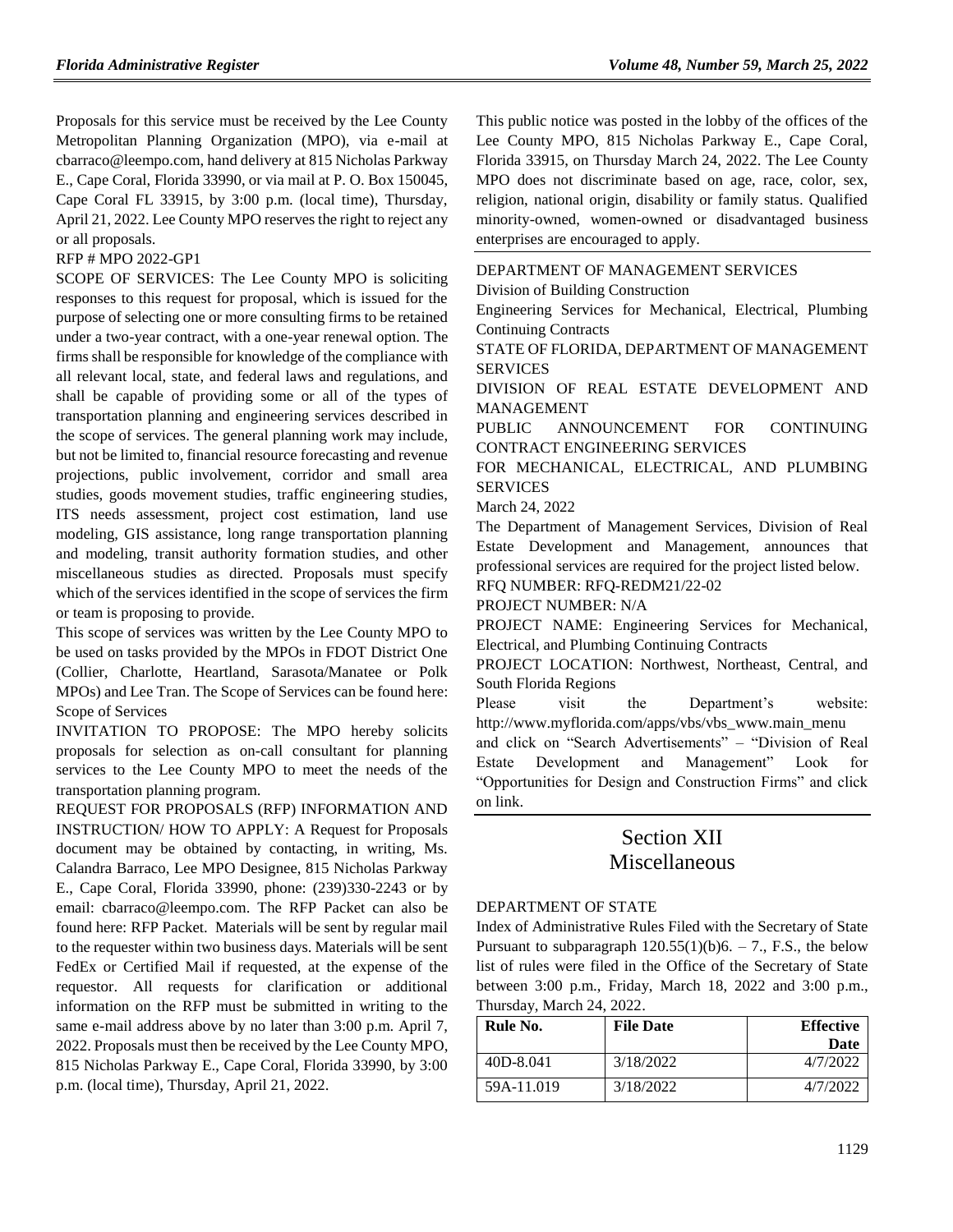| 61G4-15.0021                              | 3/24/2022 | 4/13/2022 |  |  |
|-------------------------------------------|-----------|-----------|--|--|
| 61G4-15.006                               | 3/24/2022 | 4/13/2022 |  |  |
| 64B6-2.003                                | 3/22/2022 | 4/11/2022 |  |  |
| 64B7-26.004                               | 3/22/2022 | 4/11/2022 |  |  |
| 64B9-3.014                                | 3/21/2022 | 4/10/2022 |  |  |
| 64B13-4.006                               | 3/24/2022 | 4/13/2022 |  |  |
| 64B13-15.0065                             | 3/24/2022 | 4/13/2022 |  |  |
| 64B13-18.002                              | 3/24/2022 | 4/13/2022 |  |  |
| 68A-1.004                                 | 3/18/2022 | 7/1/2022  |  |  |
| 68A-9.004                                 | 3/18/2022 | 7/1/2022  |  |  |
| 68A-12.001                                | 3/18/2022 | 7/1/2022  |  |  |
| 68A-12.003                                | 3/18/2022 | 7/1/2022  |  |  |
| 68A-12.004                                | 3/18/2022 | 7/1/2022  |  |  |
| $68A-12.010$                              | 3/18/2022 | 7/1/2022  |  |  |
| 68A-13.001                                | 3/18/2022 | 7/1/2022  |  |  |
| 68A-13.003                                | 3/18/2022 | 7/1/2022  |  |  |
| 68A-13.004                                | 3/18/2022 | 7/1/2022  |  |  |
| 68A-15.004                                | 3/18/2022 | 7/1/2022  |  |  |
| 68A-15.006                                | 3/18/2022 | 7/1/2022  |  |  |
| 68A-15.061                                | 3/18/2022 | 7/1/2022  |  |  |
| 68A-15.062                                | 3/18/2022 | 7/1/2022  |  |  |
| 68A-15.063                                | 3/18/2022 | 7/1/2022  |  |  |
| 68A-15.064                                | 3/18/2022 | 7/1/2022  |  |  |
| 68A-15.065                                | 3/18/2022 | 7/1/2022  |  |  |
| 68A-17.004                                | 3/18/2022 | 7/1/2022  |  |  |
| 68A-17.005                                | 3/18/2022 | 7/1/2022  |  |  |
| 68B-41.002                                | 3/18/2022 | 4/7/2022  |  |  |
| 68B-41.004                                | 3/18/2022 | 4/7/2022  |  |  |
| <b>LIST OF RULES AWAITING LEGISLATIVE</b> |           |           |  |  |

**APPROVAL SECTIONS 120.541(3), 373.139(7) AND/OR 373.1391(6), FLORIDA STATUTES**

| Rule No.             | <b>File Date</b> | <b>Effective</b> |
|----------------------|------------------|------------------|
|                      |                  | Date             |
| 5K-4.020             | 12/10/2021       | **/**/****       |
| 5K-4.035             | 12/10/2021       | **/**/****       |
| 5K-4.045             | 12/10/2021       | **/**/****       |
| 60FF1-5.009          | 7/21/2016        | **/**/****       |
| $60P-1.003$          | 12/8/2021        | **/**/****       |
| 60P <sub>2.002</sub> | 11/5/2019        | **/**/****       |
| $60P-2.003$          | 11/5/2019        | **/**/****       |
| 62-600.405           | 11/16/2021       | **/**/****       |
| 62-600.705           | 11/16/2021       | **/**/****       |

| 62-600.720  | 11/16/2021 | **/**/**** |
|-------------|------------|------------|
| 64B8-10.003 | 12/9/2015  | **/**/**** |
| 69L-7.020   | 10/22/2021 | **/**/**** |

#### [AGENCY FOR HEALTH CARE ADMINISTRATION](https://www.flrules.org/gateway/department.asp?id=59)

[Health Facility and Agency Licensing](https://www.flrules.org/gateway/organization.asp?id=186)

Assisted Living Facility

RULE NO.: RULE TITLE:

[59A-36.012](https://www.flrules.org/gateway/ruleNo.asp?id=59A-36.012) Food Service Standards

In accordance with Section 120.74, F.S. the Agency for Health Care Administration is filing this Notice of Extension for publishing a Notice of Proposed Rule as identified in the Agency's 2021 Regulatory Plan. The Notice of Rule Development was published in Vol. 48, No. 53 of the Florida Administrative Register (FAR) on March 17, 2022. The Agency needs additional time to further develop and solicit public comment on the rules associated with this rulemaking effort.

## [AGENCY FOR HEALTH CARE ADMINISTRATION](https://www.flrules.org/gateway/department.asp?id=59)

[Health Facility and Agency Licensing](https://www.flrules.org/gateway/organization.asp?id=186)

Assisted Living Facility

RULE NO.: RULE TITLE:

[59A-36.021](https://www.flrules.org/gateway/ruleNo.asp?id=59A-36.021) Extended Congregate Care Services

In accordance with Section 120.74, F.S. the Agency for Health Care Administration is filing this Notice of Extension for publishing a Notice of Proposed Rule as identified in the Agency's 2021 Regulatory Plan. The Notice of Rule Development was published in Vol. 48, No. 53 of the Florida Administrative Register (FAR) on March 17, 2022. The Agency needs additional time to further develop and solicit public comment on the rules associated with this rulemaking effort.

## [AGENCY FOR HEALTH CARE ADMINISTRATION](https://www.flrules.org/gateway/department.asp?id=59)

[Health Facility and Agency Licensing](https://www.flrules.org/gateway/organization.asp?id=186) Nurse Registries Standards and Licensing

RULE NO.: RULE TITLE:

[59A-18.0145N](https://www.flrules.org/gateway/ruleNo.asp?id=59A-18.0145)urse Registry Excellence Program

In accordance with Section 120.74, F.S. the Agency for Health Care Administration is filing this Notice of Extension for publishing a Notice of Proposed Rule as identified in the Agency's 2021 Regulatory Plan. The Notice of Rule Development was published in Vol. 47, No.57 of the Florida Administrative Register (FAR) on March 24, 2021. The Agency needs additional time to further develop and solicit public comment on the rules associated with this rulemaking effort.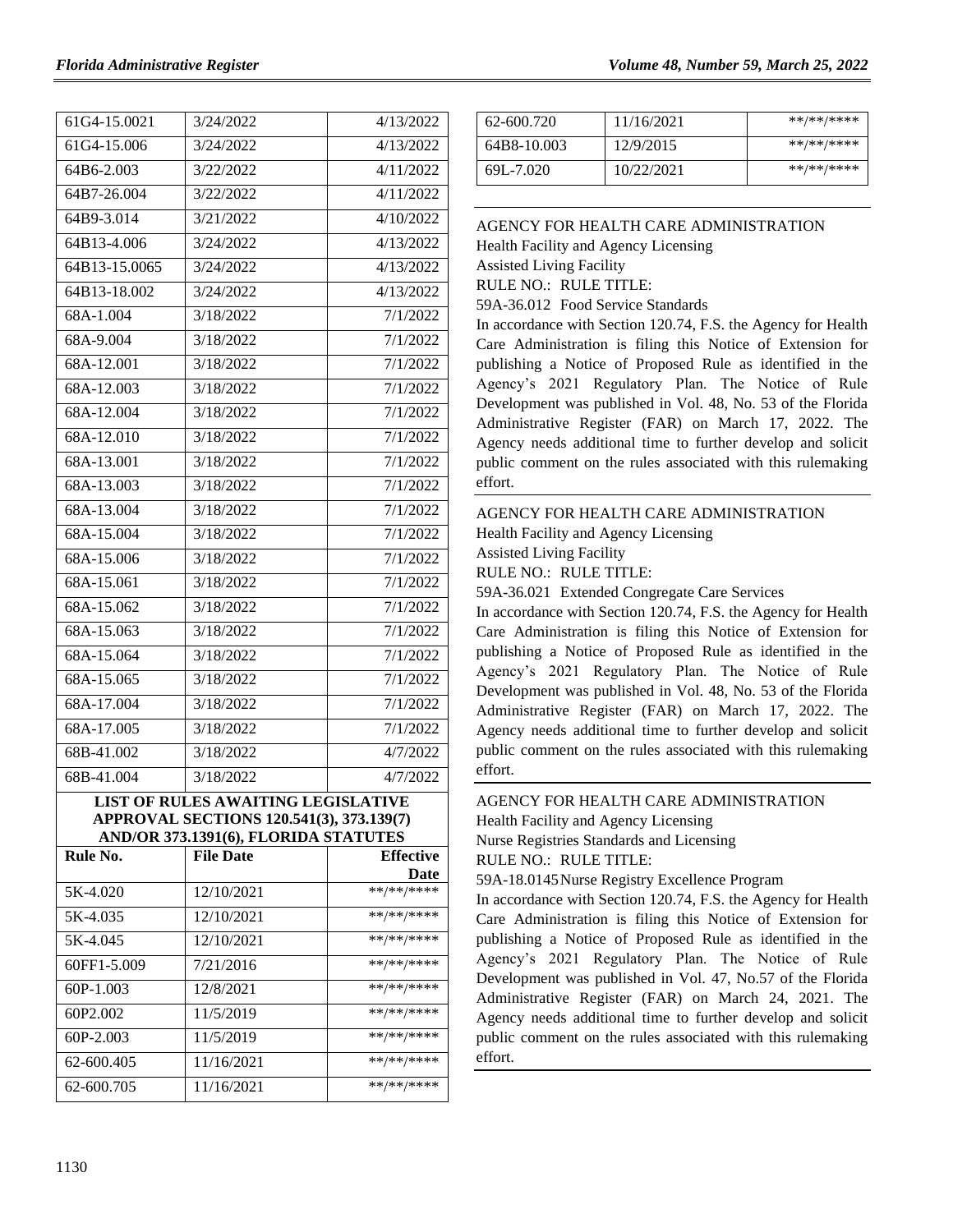#### [AGENCY FOR HEALTH CARE ADMINISTRATION](https://www.flrules.org/gateway/department.asp?id=59)

[Health Facility and Agency Licensing](https://www.flrules.org/gateway/organization.asp?id=186)

Hospice Procedures

RULE NO.: RULE TITLE:

[59A-38.007](https://www.flrules.org/gateway/ruleNo.asp?id=59A-38.007) Program Reporting Requirements

In accordance with Section 120.74, F.S. the Agency for Health Care Administration is filing this Notice of Extension for publishing a Notice of Proposed Rule as identified in the Agency's 2021 Regulatory Plan. The Notice of Rule Development was published in Vol. 47, No.57 of the Florida Administrative Register (FAR) on March 24, 2021. The Agency needs additional time to further develop and solicit public comment on the rules associated with this rulemaking effort.

#### [AGENCY FOR HEALTH CARE ADMINISTRATION](https://www.flrules.org/gateway/department.asp?id=59)

[Health Facility and Agency Licensing](https://www.flrules.org/gateway/organization.asp?id=186)

Health Care Licensing Procedures

RULE NO.: RULE TITLE:

[59A-35.310](https://www.flrules.org/gateway/ruleNo.asp?id=59A-35.310) Emergency Planning, Training and Response.

In accordance with Section 120.74, F.S. the Agency for Health Care Administration is filing this Notice of Extension for publishing a Notice of Proposed Rule as identified in the Agency's 2021 Regulatory Plan. The Notice of Rule Development was published in Vol. 47, No.57 of the Florida Administrative Register (FAR) on March 24, 2021. The Agency needs additional time to further develop and solicit public comment on the rules associated with this rulemaking effort.

#### [AGENCY FOR HEALTH CARE ADMINISTRATION](https://www.flrules.org/gateway/department.asp?id=59) [Health Facility and Agency Licensing](https://www.flrules.org/gateway/organization.asp?id=186)

Minimum Standards for Home Health Agencies RULE NO.: RULE TITLE:

[59A-8.0248](https://www.flrules.org/gateway/ruleNo.asp?id=59A-8.0248) Excellence in Home Health

In accordance with Section 120.74, F.S. the Agency for Health Care Administration is filing this Notice of Extension for publishing a Notice of Proposed Rule as identified in the Agency's 2021 Regulatory Plan. The Notice of Rule Development was published in Vol. 47, No.57 of the Florida Administrative Register (FAR) on March 24, 2021. The Agency needs additional time to further develop and solicit public comment on the rules associated with this rulemaking effort.

#### [AGENCY FOR HEALTH CARE ADMINISTRATION](https://www.flrules.org/gateway/department.asp?id=59) [Health Facility and Agency Licensing](https://www.flrules.org/gateway/organization.asp?id=186)

Health Care Licensing Procedures RULE NO.: RULE TITLE: [59A-35.115](https://www.flrules.org/gateway/ruleNo.asp?id=59A-35.115) Patient Safety Surveys

In accordance with Section 120.74, F.S. the Agency for Health Care Administration is filing this Notice of Extension for publishing a Notice of Proposed Rule as identified in the Agency's 2021 Regulatory Plan. The Notice of Rule Development was published in Vol. 46, No. 208 of the Florida Administrative Register (FAR) on October 23, 2020. The Agency needs additional time to further develop and solicit public comment on the rules associated with this rulemaking effort.

[AGENCY FOR HEALTH CARE ADMINISTRATION](https://www.flrules.org/gateway/department.asp?id=59) [Health Facility and Agency Licensing](https://www.flrules.org/gateway/organization.asp?id=186) Assisted Living Facility RULE NO.: RULE TITLE:

[59A-36.025](https://www.flrules.org/gateway/ruleNo.asp?id=59A-36.025) Emergency Environmental Control for Assisted Living Facilities

In accordance with Section 120.74, F.S. the Agency for Health Care Administration is filing this Notice of Extension for publishing a Notice of Proposed Rule as identified in the Agency's 2021 Regulatory Plan. The Notice of Rule Development was published in Vol. 47, No. 57 of the Florida Administrative Register (FAR) on March 24, 2021. The Agency needs additional time to further develop and solicit public comment on the rules associated with this rulemaking effort.

[AGENCY FOR HEALTH CARE ADMINISTRATION](https://www.flrules.org/gateway/department.asp?id=59) [Health Facility and Agency Licensing](https://www.flrules.org/gateway/organization.asp?id=186)

Assisted Living Facility

RULE NO.: RULE TITLE:

[59A-36.019](https://www.flrules.org/gateway/ruleNo.asp?id=59A-36.019) Emergency Management

In accordance with Section 120.74, F.S. the Agency for Health Care Administration is filing this Notice of Extension for publishing a Notice of Proposed Rule as identified in the Agency's 2021 Regulatory Plan. The Notice of Rule Development was published in Vol. 47, No. 57 of the Florida Administrative Register (FAR) on March 24, 2021. The Agency needs additional time to further develop and solicit public comment on the rules associated with this rulemaking effort.

### [AGENCY FOR HEALTH CARE ADMINISTRATION](https://www.flrules.org/gateway/department.asp?id=59)

[Health Facility and Agency Licensing](https://www.flrules.org/gateway/organization.asp?id=186)

Adult Day Care

RULE NO.: RULE TITLE:

### [59A-16.107](https://www.flrules.org/gateway/ruleNo.asp?id=59A-16.107) Participant and Program Data, Comprehensive Emergency Management Plan

In accordance with Section 120.74, F.S. the Agency for Health Care Administration is filing this Notice of Extension for publishing a Notice of Proposed Rule as identified in the Agency's 2021 Regulatory Plan. The Notice of Rule Development was published in Vol. 47, No. 57 of the Florida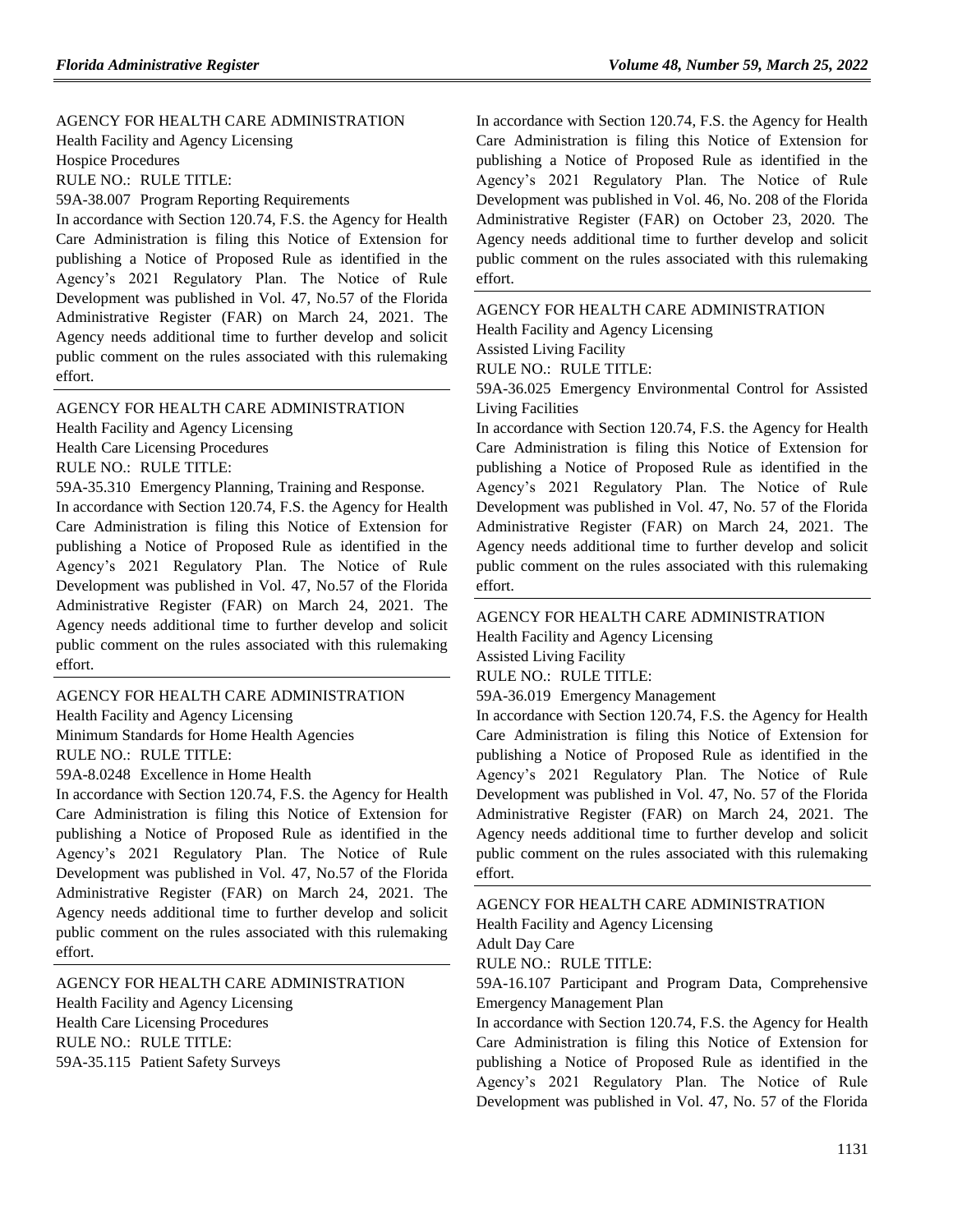Administrative Register (FAR) on March 24, 2021. The Agency needs additional time to further develop and solicit public comment on the rules associated with this rulemaking effort.

[AGENCY FOR HEALTH CARE ADMINISTRATION](https://www.flrules.org/gateway/department.asp?id=59) [Health Facility and Agency Licensing](https://www.flrules.org/gateway/organization.asp?id=186) Minimum Standards For Home Health Agencies

RULE NO.: RULE TITLE:

[59A-8.0095](https://www.flrules.org/gateway/ruleNo.asp?id=59A-8.0095) Personnel

In accordance with Section 120.74, F.S. the Agency for Health Care Administration is filing this Notice of Extension for publishing a Notice of Proposed Rule as identified in the Agency's 2021 Regulatory Plan. The Notice of Rule Development was published in Vol. 47, No.57 of the Florida Administrative Register (FAR) on March 24, 2021. The Agency needs additional time to further develop and solicit public comment on the rules associated with this rulemaking effort.

[AGENCY FOR HEALTH CARE ADMINISTRATION](https://www.flrules.org/gateway/department.asp?id=59) [Health Facility and Agency Licensing](https://www.flrules.org/gateway/organization.asp?id=186) Health Care Licensing Procedures RULE NO.: RULE TITLE: [59A-35.060](https://www.flrules.org/gateway/ruleNo.asp?id=59A-35.060) Licensure Application Process.

In accordance with Section 120.74, F.S. the Agency for Health Care Administration is filing this Notice of Extension for publishing a Notice of Proposed Rule as identified in the Agency's 2021 Regulatory Plan. The Notice of Rule Development was published in Vol. 47, No. 57 of the Florida Administrative Register (FAR) on March 24, 2021. The Agency needs additional time to further develop and solicit public comment on the rules associated with this rulemaking effort.

### [AGENCY FOR HEALTH CARE ADMINISTRATION](https://www.flrules.org/gateway/department.asp?id=59) [Medicaid](https://www.flrules.org/gateway/organization.asp?id=192)

Florida's Statewide Transition Plan for Implementing the Home and Community-Based Settings Rule Requirements

The Agency for Health Care Administration (Agency) is submitting its Statewide Transition Plan in compliance with the Home and Community-Based (HCB) Settings Rule CMS 2249- F to the Centers for Medicare & Medicaid Services (CMS). The Statewide Transition Plan includes the following information related to the State's implementation activities: implementation plan, systemic assessment crosswalk, residential and nonresidential assessment tools, residential and non-residential HCBS setting characteristics trends, and the list of presumptively institutional settings. The public process used to solicit public input on Florida's final Statewide Transition Plan

is described in this notice.

Description of the Final Statewide Transition Plan

The HCB Settings Rule requires public notice and a 30-day public comment period to solicit meaningful public input for consideration in the development of the transition plan prior to submission to CMS. The Agency is providing public notice on the Statewide Transition Plan to solicit meaningful public input from recipients, providers, and all stakeholders prior to submission of the transition plan to CMS. The Agency will post the transition plan on its website for public comment beginning March 25, 2022, and ending April 24, 2022. The draft Statewide Transition Plan can be viewed on the Agency's website at the following link:

[https://ahca.myflorida.com/medicaid/hcbs\\_waivers/Statewide\\_](https://ahca.myflorida.com/medicaid/hcbs_waivers/Statewide_Transition.shtml) [Transition.shtml.](https://ahca.myflorida.com/medicaid/hcbs_waivers/Statewide_Transition.shtml)

Individuals can access a non-electronic hard copy of the Statewide Transition Plan at their local area office. To obtain a list of the area offices, individuals may contact a Medicaid representative at 1(877)254-1055 or Telecommunications device for the deaf (TDD) at 1(866)466-4970. Information for local area offices can also be found on the Agency website at [https://ahca.myflorida.com/MCHQ/Field\\_Ops/Field\\_Office\\_I](https://ahca.myflorida.com/MCHQ/Field_Ops/Field_Office_Info.shtml) [nfo.shtml.](https://ahca.myflorida.com/MCHQ/Field_Ops/Field_Office_Info.shtml) In addition, the State will send notice to the LTC plans and waiver support coordinators who will distribute the public notice to share the information with their members.

The Statewide Transition Plan is designed to ensure individuals receiving home and community-based services are integrated in, and have access to, supports in the community, including opportunities to seek employment, work in competitive integrated settings, engage in community life, control personal resources and maintain the rights of privacy, dignity, respect and freedom. The Statewide Transition Plan describes how the State will assess, determine compliance, remediate, and monitor the HCB settings to ensure continued compliance with the requirements. This transition plan outlines the State's process with time frames that will be used to ensure compliance with the HCB Settings Rule.

When submitting written comments by postal service or email, please have "Statewide Transition Plan" contained in the subject line.

Submit email comments to [FLMedicaidWaivers@ahca.myflorida.com.](mailto:FLMedicaidWaivers@ahca.myflorida.com)

Submit comments by mail to Agency for Health Care Administration, Bureau of Medicaid Policy, 2727 Mahan Drive, MS 20, Tallahassee, Florida 32308.

For more information, you may contact: [FLMedicaidWaivers@ahca.myflorida.com.](mailto:FLMedicaidWaivers@ahca.myflorida.com) If you are hearing or speech impaired, you may contact the agency using the Florida Relay Service, 1(800)955-8771 (TDD) or 1(800)955- 8770 (Voice).